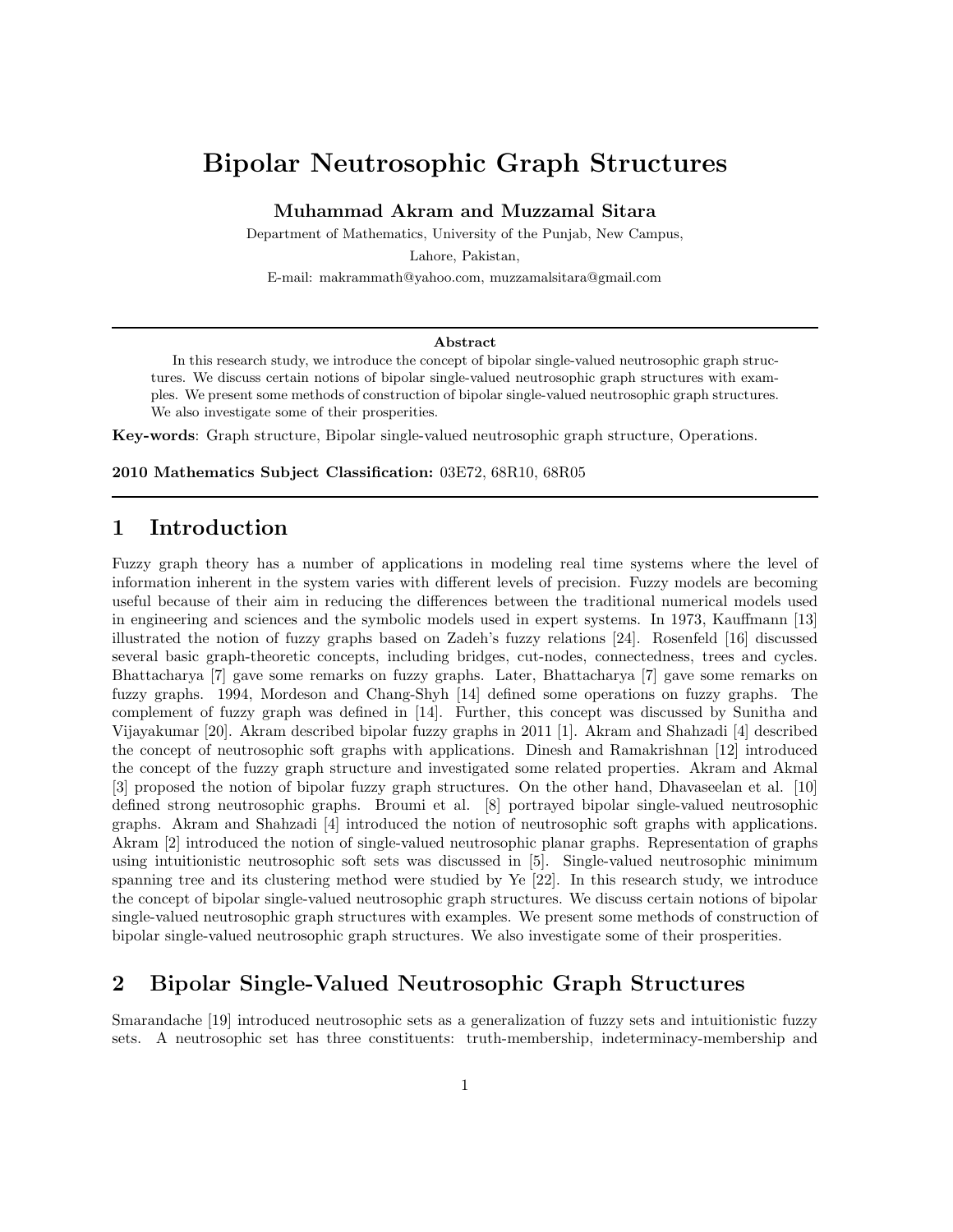falsity-membership, in which each membership value is a real standard or non-standard subset of the unit interval ]0−, 1 <sup>+</sup>[. In real-life problems, neutrosophic sets can be applied more appropriately by using the single-valued neutrosophic sets defined by Smarandache [19] and Wang et al [21].

Definition 2.1. [19] A *neutrosophic set* N on a non-empty set V is an object of the form

$$
N = \{(v, T_N(v), I_N(v), F_N(v)) : v \in V\}
$$

where,  $T_N, I_N, F_N : V \to ]0^-, 1^+]$  and there is no restriction on the sum of  $T_N(v)$ ,  $I_N(v)$  and  $F_N(v)$  for all  $v \in V$ .

Definition 2.2. [21] A *single-valued neutrosophic set* N on a non-empty set V is an object of the form

$$
N = \{(v, T_N(v), I_N(v), F_N(v)) : v \in V\}
$$

where,  $T_N, I_N, F_N: V \to [0, 1]$  and sum of  $T_N(v), I_N(v)$  and  $F_N(v)$  is confined between 0 and 3 for all  $v \in V$ .

Deli et al. [9] defined bipolar neutrosophic sets a generalization of bipolar fuzzy sets. They also studied some operations and applications in decision making problems.

Definition 2.3. [9] A *bipolar single-valued neutrosophic set* on a non-empty set V is an object of the form

 $B = \{(v, T_B^P(v), I_B^P(v), F_B^P(v), T_B^N(v), I_B^N(v), F_B^N(v)) : v \in V\}$ 

where,  $T_B^P, I_B^P, F_B^P : V \to [0,1]$  and  $T_B^N, I_B^N, F_B^N : V \to [-1,0]$ . The positive values  $T_B^P(v), I_B^P(v), F_B^P(v)$ denote the truth, indeterminacy and falsity membership values of an element  $v \in V$ , whereas negative values  $T_B^N(v)$ ,  $I_B^N(v)$ ,  $F_B^N(v)$  indicates the implicit counter property of truth, indeterminacy and falsity membership values of an element  $v \in V$ .

**Definition 2.4.** A *bipolar single-valued neutrosophic graph* on a non-empty set V is a pair  $G = (B, R)$ , where B is a bipolar single-valued neutrosophic set on V and R is a bipolar single-valued neutrosophic relation in  $V$  such that

$$
T_R^P(bd) \le T_B^P(b) \wedge T_B^P(d), \quad I_R^P(bd) \le I_B^P(b) \wedge I_B^P(d), \quad F_R^P(bd) \le F_B^P(b) \vee F_B^P(d),
$$
  

$$
T_R^N(bd) \ge T_B^N(b) \vee T_B^N(d), \quad I_R^N(bd) \ge I_B^N(b) \vee I_B^N(d), \quad F_R^N(bd) \ge F_B^N(b) \wedge F_B^N(d) \quad \text{for all } b, d \in V.
$$

We now define bipolar single-valued neutrosophic graph structure.

**Definition 2.5.**  $\check{G}_{bn} = (B, B_1, B_2, \ldots, B_m)$  is called *bipolar single-valued neutrosophic graph struc* $ture(BSVNGS)$  of graph structure  $\check{G}_s = (V, V_1, V_2, \ldots, V_m)$  if  $B = **b**, T^P(b), I^P(b), F^P(b), T^N(b), I^N(b), F^N(b) >$ and  $B_k = \langle (b, d), T_k^P(b, d), I_k^P(b, d), F_k^P(b, d), T_k^N(b, d), I_k^N(b, d), F_k^N(b, d) \rangle$  are bipolar single-valued neutrosophic(BSVN) sets on  $V$  and  $V_k$ , respectively, such that

$$
T_k^P(b,d) \le \min\{T^P(b),T^P(d)\}, I_k^P(b,d) \le \min\{I^P(b),I^P(d)\}, F_k^P(b,d) \le \max\{F^P(b),F^P(d)\},
$$
  

$$
T_k^N(b,d) \ge \max\{T^N(b),T^N(d)\}, I_k^N(b,d) \ge \max\{I^N(b),I^N(d)\}, F_k^N(b,d) \ge \min\{F^N(b),F^N(d)\}.
$$

 $\forall b, d \in V$ . Note that  $0 \leq T_k^P(b, d) + I_k^P(b, d) + F_k^P(b, d) \leq 3, -3 \leq T_k^N(b, d) + I_k^N(b, d) + F_k^N(b, d) \leq 0$  $\forall (b, d) \in V_k$ .

**Example 2.6.** Consider graph structure(GSR)  $\check{G}_s = (V, V_1, V_2)$  such that  $V = \{b_1, b_2, b_3, b_4\}, V_1 =$  ${b_1b_3, b_1b_2, b_3b_4}, V_2 = {b_1b_4, b_2b_3}.$  By defining bipolar single-valued neutrosophic sets B, B<sub>1</sub> and B<sub>2</sub> on  $V, V_1$  and  $V_2$ , respectively, we can draw a bipolar SVNGS as depicted in Fig. 2.1.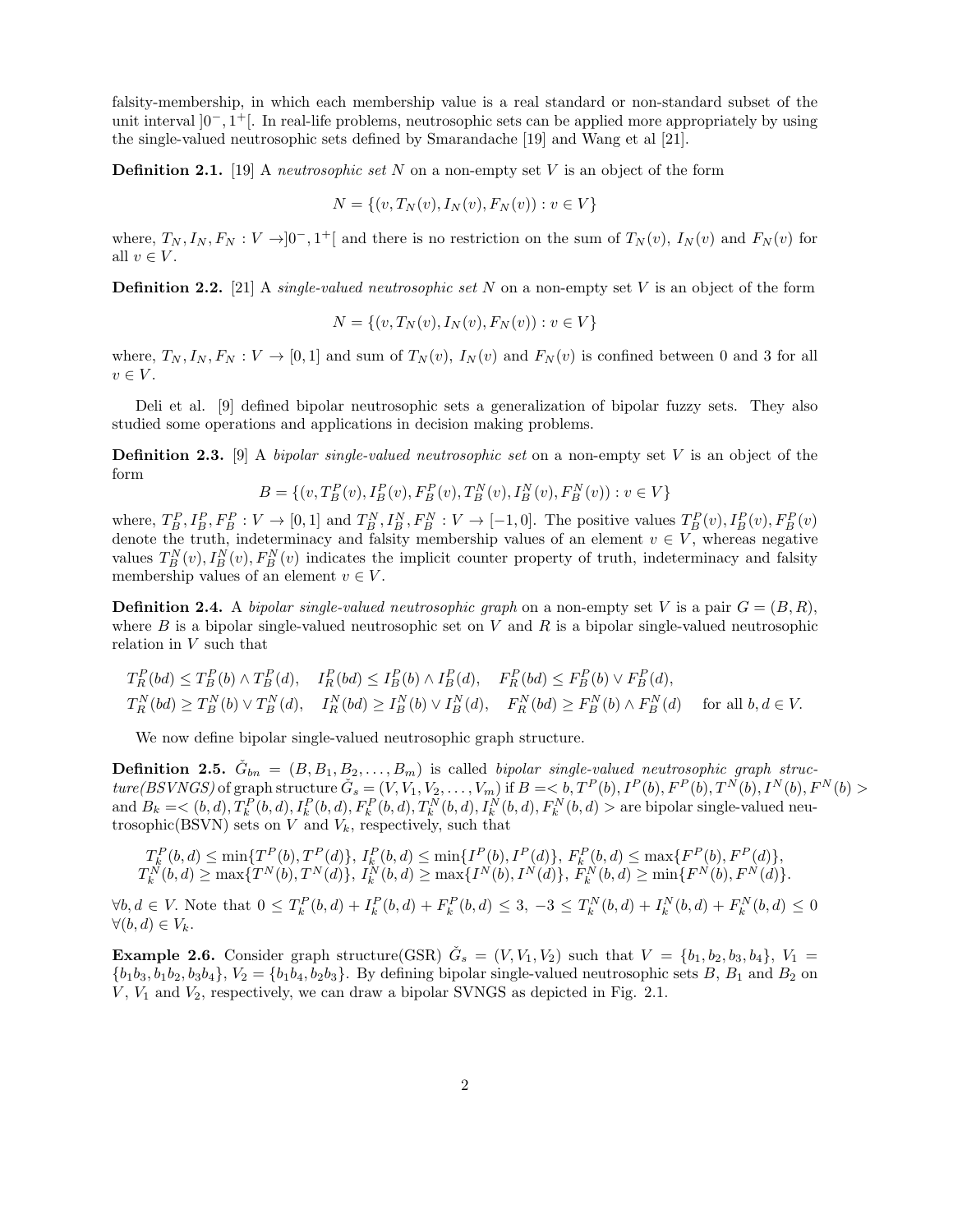

Figure 2.1: A bipolar single-valued neutrosophic graph structure

**Definition 2.7.** Let  $\check{G}_{bn} = (B, B_1, B_2, \ldots, B_m)$  be a BSVNGS of GSR  $\check{G}_s$ . If  $\check{H}_{bn} = (B', B'_1, B'_2, \ldots, B'_m)$ is a BSVNGS of  $\check{G}_s$  such that

$$
T'^P(b) \le T^P(k), I'^P(b) \le I^P(b), F'^P(b) \ge F^P(b), T'^N(b) \ge T^P(k), I'^N(b) \ge I^P(b), F'^N(b) \le F^N(b),
$$
  

$$
T'^P_k(b, d) \le T^P_k(b, d), I'^P_k(b, d) \le I^P_k(b, d), F'^P_k(b, d) \ge F^P_k(b, d),
$$
  

$$
T'^N_k(b, d) \ge T^N_k(b, d), I'^N_k(b, d) \ge I^N_k(b, d), F'^N_k(b, d) \le F^N_k(b, d),
$$
  

$$
\forall b \in V \text{ and } (b, d) \in V_k, k = 1, 2, ..., m.
$$

Then  $\check{H}_{bn}$  is named as a *bipolar single-valued neutrosophic(BSVN) subgraph structure* of BSVNGS  $\check{G}_{bn}$ .

**Example 2.8.** Consider a BSVNGS  $H_{bn} = (B', B'_1, B'_2)$  of GSR  $\check{G}_s = (V, V_1, V_2)$  as depicted in Fig. 2.2. Routine calculations indicate that  $\check{H}_{bn}$  is BSVN subgraph-structure of BSVNGS  $\check{G}_{bn}$ .



 $b_2(0.1, 0.1, 0.4, -0.1, -0.1, -0.4)$ 

Figure 2.2: A BSVN subgraph structure

**Definition 2.9.** A BSVNGS  $H_{bn} = (B', B'_1, B'_2, \ldots, B'_m)$  is called a *BSVN induced subgraph-structure* of BSVNGS  $\check{G}_{bn}$  by  $Q \subseteq V$  if

$$
T'^P(b) = T^P(b), I'^P(b) = I^P(b), F'^P(b) = F^P(b), T'^N(b) = T^N(b), I'^N(b) = I^N(b), F'^N(b) = F^N(b),
$$
  
\n
$$
T'^P_k(b, d) = T^P_k(b, d), I'^P_k(b, d) = I^P_k(b, d), F'^P_k(b, d) = F^P_k(b, d), T'^N_k(b, d) = T^N_k(b, d),
$$
  
\n
$$
I'^N_k(b, d) = I^N_k(b, d), F'^N_k(b, d) = F^N_k(b, d), \forall b, d \in Q, k = 1, 2, ..., m.
$$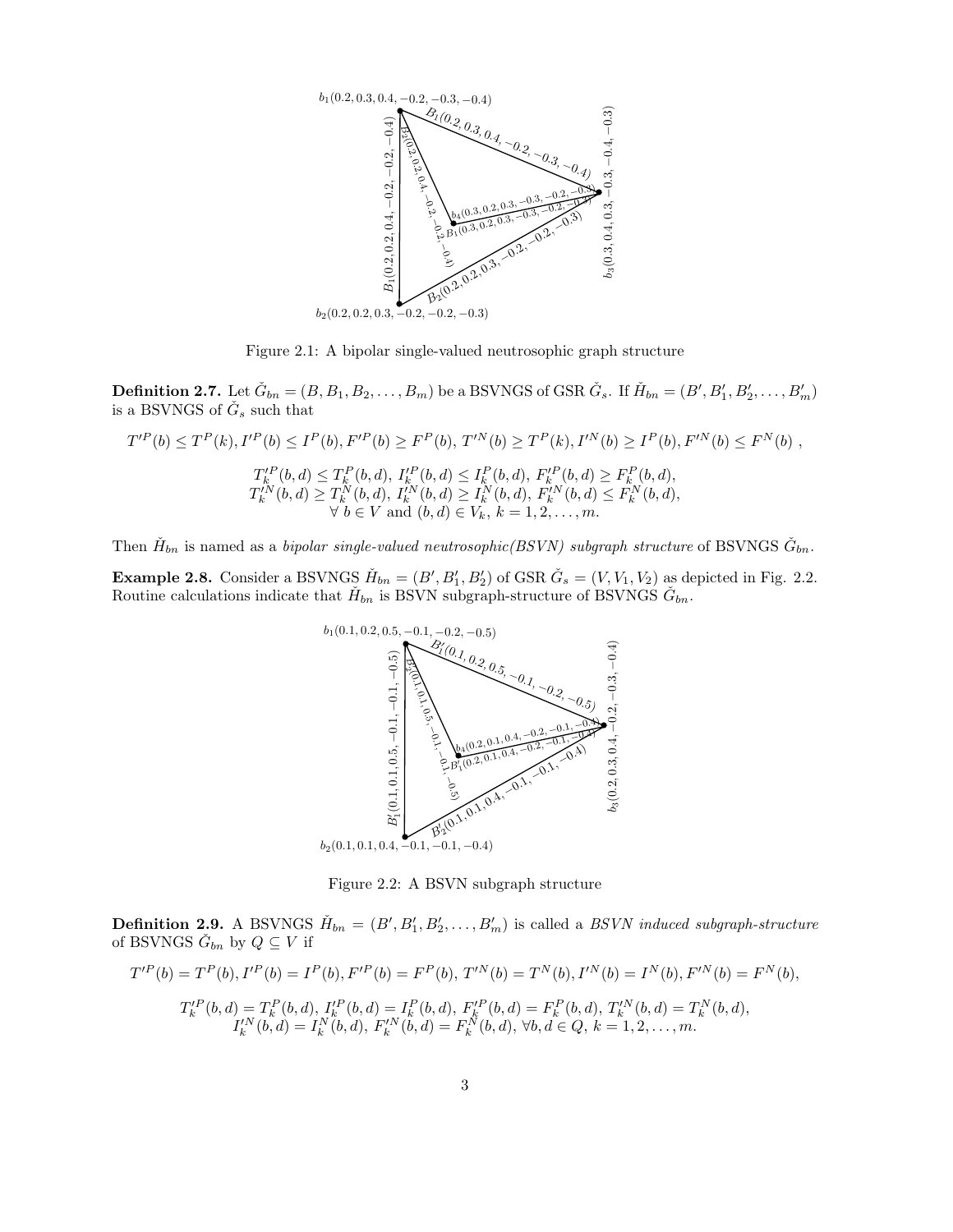Example 2.10. A BSVNGS depicted in Fig. 2.3 is a BSVN induced subgraph-structure of BSVNGS represented in Fig. 2.1.



Figure 2.3: A BSVN induced subgraph-structure

**Definition 2.11.** A BSVNGS  $H_{bn} = (B', B'_1, B'_2, \ldots, B'_m)$  is called *BSVN spanning subgraph-structure* of BSVNGS  $\check{G}_{bn} = (B, B_1, B_2, \dots, B_m)$  if  $B' = \check{B}$  and

$$
T_k'^P(b,d) \le T_k^P(b,d), I_k'^P(b,d) \le I_k^P(b,d), F_k'^P(b,d) \ge F_k^P(b,d), T_k'^N(b,d) \ge T_k^N(b,d),
$$
  

$$
I_k'^N(b,d) \ge I_k^N(b,d), F_k'^N(b,d) \le F_k^N(b,d), k = 1, 2, ..., m.
$$

Example 2.12. A BSVNGS represented in Fig. 2.4 is a BSVN spanning subgraph-structure of BSVNGS represented in Fig. 2.1.



Figure 2.4: A BSVN spanning subgraph-structure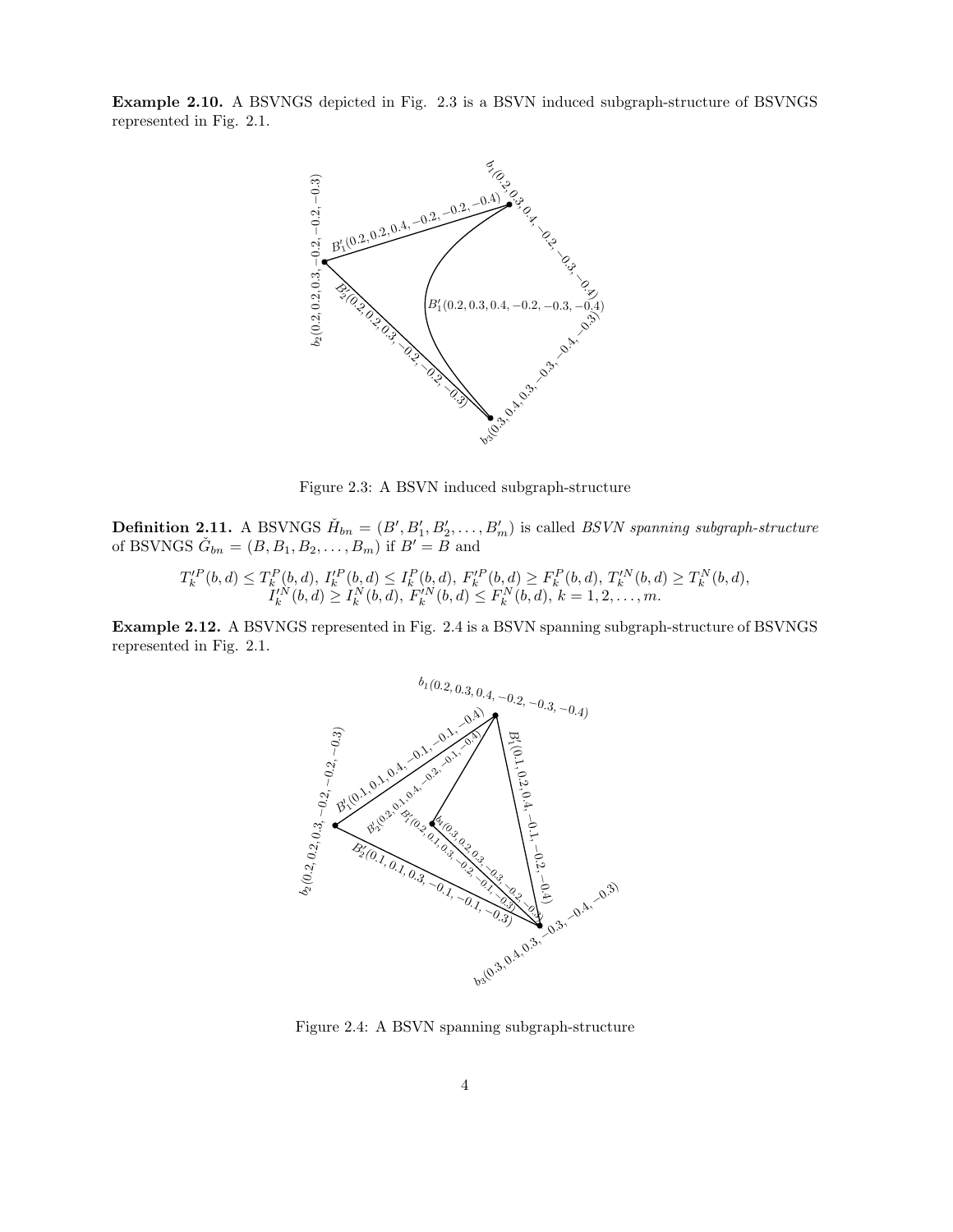**Definition 2.13.** Let  $\check{G}_{bn} = (B, B_1, B_2, \ldots, B_m)$  be a BSVNGS. Then  $bd \in B_k$  is called a *BSVN*  $B_k$ -edge or shortly Bk*-edge*, if  $T_k^P(b, d) > 0$  or  $I_k^P(b, d) > 0$  or  $F_k^P(b, d) > 0$  or  $T_k^N(b, d) < 0$  or  $I_k^N(b, d) < 0$  or  $F_k^N(b, d) < 0$  or all these conditions are satisfied. Consequently, support of  $B_k$  is;

 $supp(B_k) = \{ bd \in B_k : T_k^P(b, d) > 0 \} \cup \{ bd \in B_k : I_k^P(b, d) > 0 \} \cup \{ bd \in B_k : F_k^P(b, d) > 0 \}$  ${bd \in B_k : T_k^N(b, d) < 0} \cup {bd \in B_k : I_k^N(b, d) < 0} \cup {bd \in B_k : F_k^N(b, d) < 0}, k = 1, 2, ..., m.$ 

**Definition 2.14.**  $B_k$ -path in BSVNGS  $\check{G}_{bn} = (B, B_1, B_2, \ldots, B_m)$  is a sequence  $b_1, b_2, \ldots, b_m$  of distinct nodes(vertices) (except  $b_m = b_1$ ) in V, such that  $b_{k-1}b_k$  is a BSVN  $B_k$ -edge  $\forall k = 2, ..., m$ .

**Definition 2.15.** A BSVNGS  $\check{G}_{bn} = (B, B_1, B_2, \ldots, B_m)$  is  $B_k\text{-strong}$  for any  $k \in \{1, 2, \ldots, m\}$  if

$$
T_k^P(b,d) = \min\{T^P(b), T^P(d)\}, I_k^P(b,d) = \min\{I^P(b), I^P(d)\}, F_k^P(b,d) = \max\{F^P(b), F^P(d)\},
$$
  

$$
T_k^N(b,d) = \max\{T^N(b), T^N(d)\}, I_k^N(b,d) = \max\{I^N(b), I^N(d)\}, F_k^N(b,d) = \min\{F^N(b), F^N(d)\},
$$

 $\forall \; bd \in \text{supp}(B_k)$ . If  $\check{G}_{bn}$  is  $B_k$ -strong  $\forall \; k \in \{1, 2, ..., m\}$ , then  $\check{G}_{bn}$  is called *strong BSVNGS*.

**Example 2.16.** Consider BSVNGS  $\check{G}_{bn} = (B, B_1, B_2, B_3)$  as depicted in Fig. 2.5. Then  $\check{G}_{bn}$  is strong BSVNGS, since it is  $B_1$ –,  $B_2$ – and  $B_3\text{-}strong$ .



Figure 2.5: A Strong BSVNGS

**Definition 2.17.** A BSVNGS  $\check{G}_{bn} = (B, B_1, B_2, \dots, B_m)$  is called complete BSVNGS, if

- 1.  $\check{G}_{bn}$  is strong BSVNGS.
- 2.  $supp(B_k) \neq \emptyset$ , for all  $k = 1, 2, ..., m$ .
- 3. For all  $b, d \in V$ , bd is a  $B_k edge$  for some k.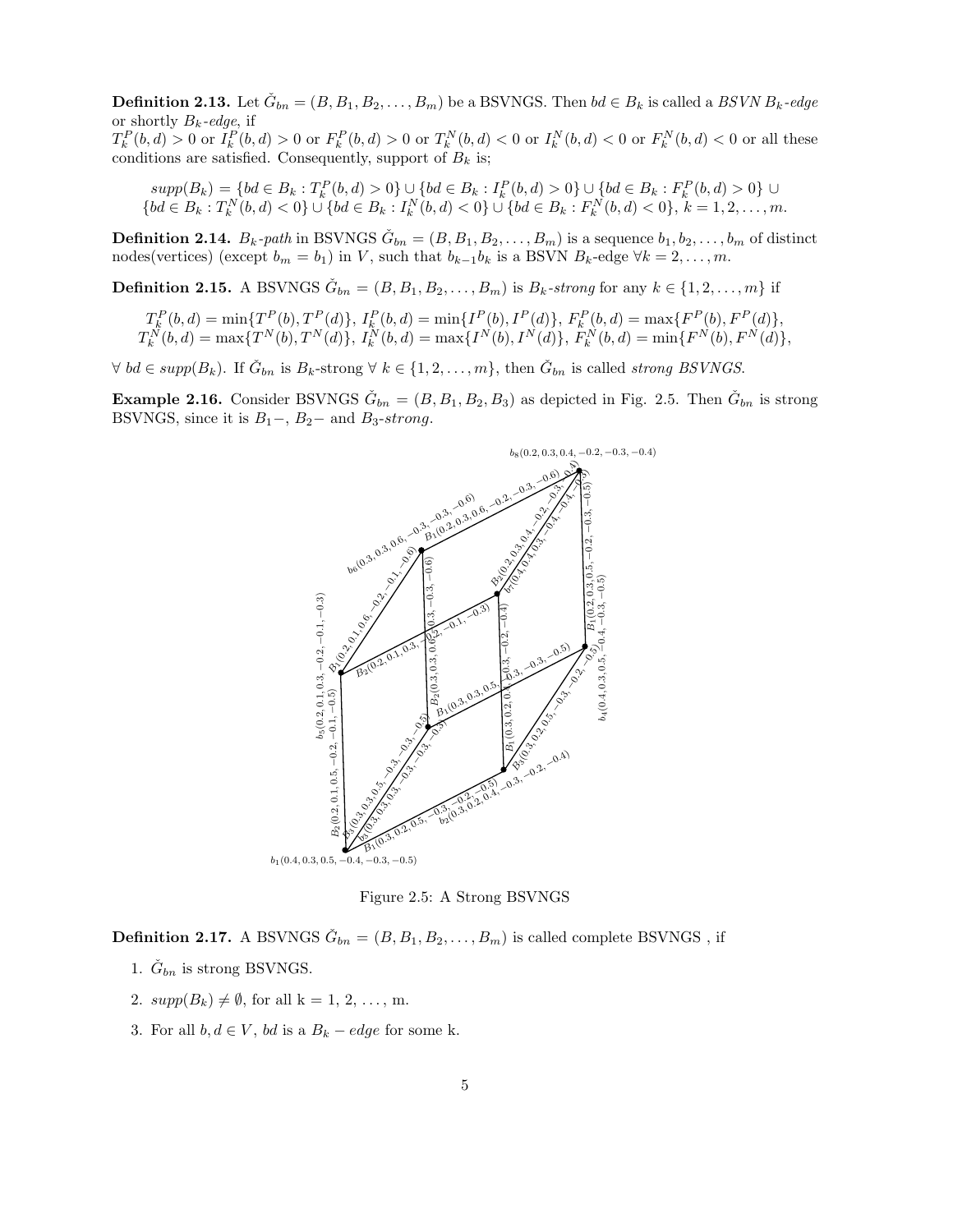**Example 2.18.** Let  $\check{G}_{bn} = (B, B_1, B_2)$  be BSVNGS of GSR  $\check{G} = (V, V_1, V_2)$ , such that  $V = \{b_1, b_2, b_3, b_4\}$ ,  $V_1 = \{b_1b_2, b_3b_4\}, V_2 = \{b_1b_3, b_2b_3, b_1b_4, b_2b_4\}.$  Through direct calculations, it may be easily shown that  $\check{G}_{bn}$  is strong BSVNGS.



Figure 2.6: A complete BSVNGS

Moreover,  $supp(B_1) \neq \emptyset$ ,  $supp(B_2) \neq \emptyset$ , and each pair  $b_k b_l$  of nodes in V, is either a  $B_1$ -edge or  $B_2$ -edge. Hence  $\tilde{G}_{bn}$  is complete BSVNGS, that is,  $B_1B_2$ -complete BSVNGS.

**Definition 2.19.** Let  $\check{G}_{b1} = (B_1, B_{11}, B_{12}, \ldots, B_{1m})$  and  $\check{G}_{b2} = (B_2, B_{21}, B_{22}, \ldots, B_{2m})$  be two BSVNGSs. Lexicographic product of  $\check{G}_{b1}$  and  $\check{G}_{b2}$ , denoted by

$$
\check{G}_{b1} \bullet \check{G}_{b2} = (B_1 \bullet B_2, B_{11} \bullet B_{21}, B_{12} \bullet B_{22}, \dots, B_{1m} \bullet B_{2m}),
$$

is defined as:

(i) 
$$
\begin{cases}\nT_{(B_1 \bullet B_2)}^P(bd) = (T_{B_1}^P \bullet T_{B_2}^P)(bd) = T_{B_1}^P(b) \land T_{B_2}^P(d) \\
I_{(B_1 \bullet B_2)}^P(bd) = (I_{B_1}^P \bullet I_{B_2}^P)(bd) = I_{B_1}^P(b) \land I_{B_2}^P(d) \\
F_{(B_1 \bullet B_2)}^P(bd) = (F_{B_1}^P \bullet F_{B_2}^P)(bd) = F_{B_1}^P(b) \lor F_{B_2}^P(d)\n\end{cases}
$$
\n(ii) 
$$
\begin{cases}\nT_{(B_1 \bullet B_2)}^N(bd) = (T_{B_1}^N \bullet T_{B_2}^N)(bd) = T_{B_1}^N(b) \lor T_{B_2}^N(d) \\
I_{(B_1 \bullet B_2)}^N(bd) = (I_{B_1}^N \bullet I_{B_2}^N)(bd) = I_{B_1}^N(b) \lor I_{B_2}^N(d) \\
F_{(B_1 \bullet B_2)}^N(bd) = (F_{B_1}^N \bullet F_{B_2}^N)(bd) = F_{B_1}^N(b) \land F_{B_2}^N(d)\n\end{cases}
$$
\nfor all  $(bd) \in V_1 \times V_2$ ,\n
$$
\begin{cases}\nT_{(b)}^P \bullet (bd) \land (bd) = (T_{(b)}^P \bullet T_{(b)}^P)(bd) = T_{(b)}^P \land T_{(b)}^P \land T_{(b)}^P \end{cases}
$$

$$
\text{(iii)} \begin{cases} T_{(B_{1k}\bullet B_{2k})}^P(bd_1)(bd_2) = (T_{B_{1k}}^P \bullet T_{B_{2k}}^P)(bd_1)(bd_2) = T_{B_1}^P(b) \land T_{B_{2k}}^P(d_1d_2) \\ I_{(B_{1k}\bullet B_{2k})}^P(bd_1)(bd_2) = (I_{B_{1k}}^P \bullet I_{B_{2k}}^P)(bd_1)(bd_2) = I_{B_1}^P(b) \land I_{B_{2k}}^P(d_1d_2) \\ F_{(B_{1k}\bullet B_{2k})}^P(bd_1)(bd_2) = (F_{B_{1k}}^P \bullet F_{B_{2k}}^P)(bd_1)(bd_2) = F_{B_1}^P(b) \lor F_{B_{2k}}^P(d_1d_2) \end{cases}
$$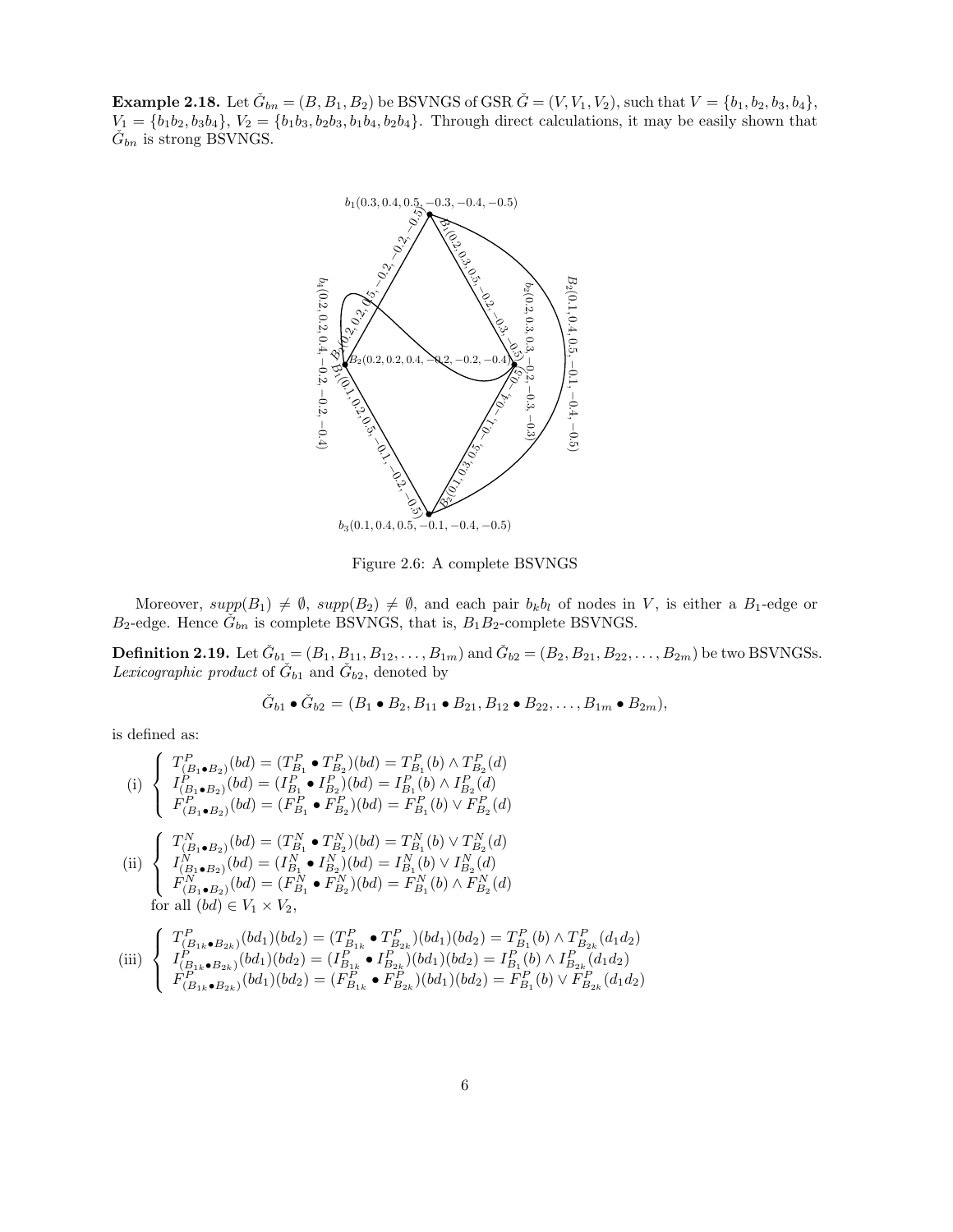$$
\begin{array}{c}\n\text{(iv)} \begin{cases}\nT_{(B_{1k}\bullet B_{2k})}^{N}(bd_{1})(bd_{2}) = (T_{B_{1k}}^{N}\bullet T_{B_{2k}}^{N})(bd_{1})(bd_{2}) = T_{B_{1}}^{N}(b) \vee T_{B_{2k}}^{N}(d_{1}d_{2}) \\
I_{(B_{1k}\bullet B_{2k})}^{N}(bd_{1})(bd_{2}) = (I_{B_{1k}}^{N}\bullet I_{B_{2k}}^{N})(bd_{1})(bd_{2}) = I_{B_{1}}^{N}(b) \vee I_{B_{2k}}^{N}(d_{1}d_{2}) \\
F_{(B_{1k}\bullet B_{2k})}^{N}(bd_{1})(bd_{2}) = (F_{B_{1k}}^{N}\bullet F_{B_{2k}}^{N})(bd_{1})(bd_{2}) = F_{B_{1}}^{N}(b) \wedge F_{B_{2k}}^{N}(d_{1}d_{2}) \\
\text{for all } b \in V_{1}, \ (d_{1}d_{2}) \in V_{2k}, \\
\text{(v)} \begin{cases}\nT_{(B_{1k}\bullet B_{2k})}^{P}(b_{1}d_{1})(b_{2}d_{2}) = (T_{B_{1k}}^{P}\bullet T_{B_{2k}}^{P})(b_{1}d_{1})(b_{2}d_{2}) = T_{B_{1k}}^{P}(b_{1}b_{2}) \wedge T_{B_{2k}}^{P}(d_{1}d_{2}) \\
I_{(B_{1k}\bullet B_{2k})}^{P}(b_{1}d_{1})(b_{2}d_{2}) = (I_{B_{1k}}^{P}\bullet I_{B_{2k}}^{P})(b_{1}d_{1})(b_{2}d_{2}) = I_{B_{1k}}^{P}(b_{1}b_{2}) \wedge I_{B_{2k}}^{P}(d_{1}d_{2}) \\
F_{(B_{1k}\bullet B_{2k})}^{P}(b_{1}d_{1})(b_{2}d_{2}) = (F_{B_{1k}}^{P}\bullet F_{B_{2k}}^{P})(b_{1}d_{1})(b_{2}d_{2}) = F_{B_{1k}}^{P}(b_{1}b_{2}) \vee F_{B_{2k}}^{P}(d_{1}d_{2}) \\
\text{(vi)} \begin{cases}\nT_{(B_{1k}\bullet B_{2k})}^{N}(b_{1}d_{1})(b_{2}d_{2}) = (T_{B_{1k}}^{N}\bullet T_{B_{2k}}^{N})(b_{1}d_{1})(b_{2}d_{2})
$$

 $\overline{\mathcal{L}}$  $F_{(B_{1k}\bullet B_{2k})}^{\vec N^{N}}(b_1d_1)(b_2d_2)=(F_{B_{1k}}^{\vec N}\bullet F_{B_{2k}}^{\vec N})(b_1d_1)(b_2d_2)=F_{B_{1k}}^{\vec N}(b_1b_2)\wedge \tilde F_{B_{2k}}^N(d_1d_2)$ for all  $(b_1b_2) \in V_{1k}$ ,  $(d_1d_2) \in V_{2k}$ .

**Example 2.20.** Consider  $\check{G}_{b1} = (B_1, B_{11}, B_{12})$  and  $\check{G}_{b2} = (B_2, B_{21}, B_{22})$  are two BSVNGSs of GSRs  $\check{G}_{s1} = (V_1, V_{11}, V_{12})$  and  $\check{G}_{s2} = (V_2, V_{21}, V_{22})$ , respectively, as depicted in Fig. 2.7, where  $V_{11} = \{b_1b_2\}$ ,  $V_{12} = \{b_3b_4\}, V_{21} = \{d_1d_2\}, V_{22} = \{d_2d_3\}.$ 



Figure 2.7: Two BSVNGSs  $\check{G}_{b1}$  and  $\check{G}_{b2}$ 

Lexicographic product of BSVNGSs  $\check{G}_{b1}$  and  $\check{G}_{b2}$  shown in Fig. 2.7 is defined as  $\check{G}_{b1} \bullet \check{G}_{b2} = \{B_1 \bullet B_2, B_{11} \bullet B_{21}, B_{12} \bullet B_{22}\}\$ and is depicted in Fig. 2.8.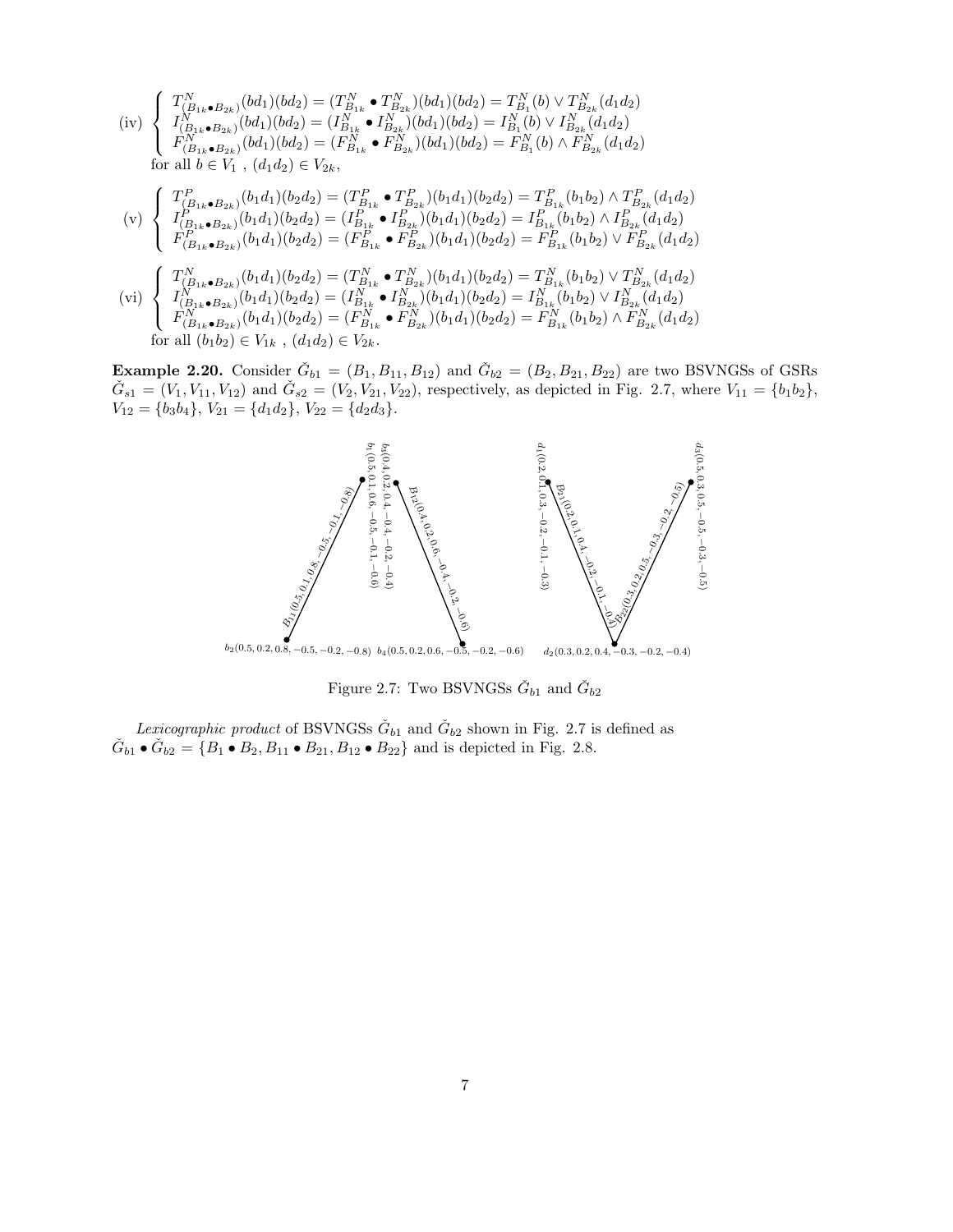

Figure 2.8:  $\check{G}_{b1} \bullet \check{G}_{b2}$ 

**Theorem 2.21.** Lexicographic product  $\check{G}_{b1} \bullet \check{G}_{b2} = (B_1 \bullet B_2, B_{11} \bullet B_{21}, B_{12} \bullet B_{22}, \ldots, B_{1m} \bullet B_{2m})$  of two *BSVNSGSs of GSRs*  $\check{G}_{s1}$  and  $\check{G}_{s2}$  is a *BSVNGS of*  $\check{G}_{s1} \bullet \check{G}_{s2}$ .

*Proof.* Consider two cases:

**Case 1.** For  $b \in V_1$ ,  $d_1 d_2 \in V_{2k}$ 

$$
T_{(B_{1k}\bullet B_{2k})}^{P}((bd_1)(bd_2)) = T_{B_1}^{P}(b) \wedge T_{B_{2k}}^{P}(d_1d_2)
$$
  
\n
$$
\leq T_{B_1}^{P}(b) \wedge [T_{B_2}^{P}(d_1) \wedge T_{B_2}^{P}(d_2)]
$$
  
\n
$$
= [T_{B_1}^{P}(b) \wedge T_{B_2}^{P}(d_1)] \wedge [T_{B_1}^{P}(b) \wedge T_{B_2}^{P}(d_2)]
$$
  
\n
$$
= T_{(B_1\bullet B_2)}^{P}(bd_1) \wedge T_{(B_1\bullet B_2)}^{P}(bd_2),
$$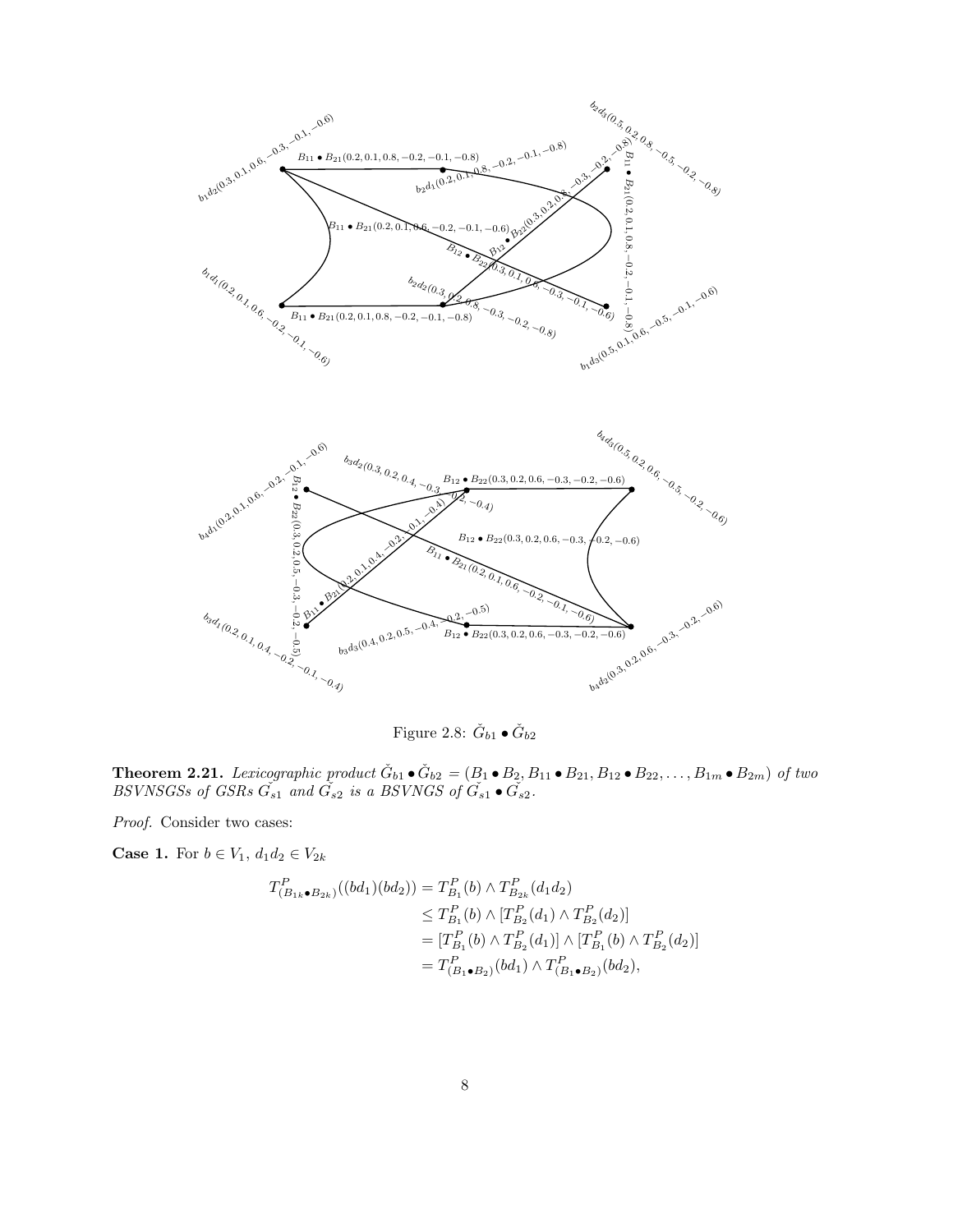$$
T_{(B_{1k}\bullet B_{2k})}^N((bd_1)(bd_2)) = T_{B_1}^N(b) \vee T_{B_{2k}}^N(d_1d_2)
$$
  
\n
$$
\geq T_{B_1}^N(b) \vee [T_{B_2}^N(d_1) \vee T_{B_2}^N(d_2)]
$$
  
\n
$$
= [T_{B_1}^N(b) \vee T_{B_2}^N(d_1)] \vee [T_{B_1}^N(b) \vee T_{B_2}^N(d_2)]
$$
  
\n
$$
= T_{(B_1\bullet B_2)}^N(bd_1) \vee T_{(B_1\bullet B_2)}^N(bd_2),
$$

$$
I_{(B_{1k}\bullet B_{2k})}^{P}((bd_1)(bd_2)) = I_{B_1}^{P}(b) \wedge I_{B_{2k}}^{P}(d_1d_2)
$$
  
\n
$$
\leq I_{B_1}^{P}(b) \wedge [I_{B_2}^{P}(d_1) \wedge I_{B_2}^{P}(d_2)]
$$
  
\n
$$
= [I_{B_1}^{P}(b) \wedge I_{B_2}^{P}(d_1)] \wedge [I_{B_1}^{P}(b) \wedge I_{B_2}^{P}(d_2)]
$$
  
\n
$$
= I_{(B_1\bullet B_2)}^{P}(bd_1) \wedge I_{(B_1\bullet B_2)}^{P}(bd_2),
$$

$$
I_{(B_{1k}\bullet B_{2k})}^N((bd_1)(bd_2)) = I_{B_1}^N(b) \vee I_{B_{2k}}^N(d_1d_2)
$$
  
\n
$$
\geq I_{B_1}^N(b) \vee [I_{B_2}^N(d_1) \vee I_{B_2}^N(d_2)]
$$
  
\n
$$
= [I_{B_1}^N(b) \vee I_{B_2}^N(d_1)] \vee [I_{B_1}^N(b) \vee I_{B_2}^N(d_2)]
$$
  
\n
$$
= I_{(B_1\bullet B_2)}^N(bd_1) \vee I_{(B_1\bullet B_2)}^N(bd_2),
$$

$$
F_{(B_{1k}\bullet B_{2k})}^{P}((bd_1)(bd_2)) = F_{B_1}^{P}(b) \vee F_{B_{2k}}^{P}(d_1d_2)
$$
  
\n
$$
\leq F_{B_1}^{P}(b) \vee [F_{B_2}^{P}(d_1) \vee F_{B_2}^{P}(d_2)]
$$
  
\n
$$
= [F_{B_1}^{P}(b) \vee F_{B_2}^{P}(d_1)] \vee [F_{B_1}^{P}(b) \vee F_{B_2}^{P}(d_2)]
$$
  
\n
$$
= F_{(B_1\bullet B_2)}^{P}(bd_1) \vee F_{(B_1\bullet B_2)}^{P}(bd_2),
$$

$$
F_{(B_{1k}\bullet B_{2k})}^{N}((bd_1)(bd_2)) = F_{B_1}^{N}(b) \wedge F_{B_{2k}}^{N}(d_1d_2)
$$
  
\n
$$
\geq F_{B_1}^{N}(b) \wedge [F_{B_2}^{N}(d_1) \wedge F_{B_2}^{N}(d_2)]
$$
  
\n
$$
= [F_{B_1}^{N}(b) \wedge F_{B_2}^{N}(d_1)] \wedge [F_{B_1}^{N}(b) \wedge F_{B_2}^{N}(d_2)]
$$
  
\n
$$
= F_{(B_1\bullet B_2)}^{N}(bd_1) \wedge F_{(B_1\bullet B_2)}^{N}(bd_2),
$$

for  $bd_1, bd_2 \in V_1 \bullet V_2$ .

**Case 2.** For  $b_1b_2 \in V_{1k}$ ,  $d_1d_2 \in V_{2k}$ 

$$
T_{(B_{1k}\bullet B_{2k})}^{P}((b_{1}d_{1})(b_{2}d_{2})) = T_{B_{1k}}^{P}(b_{1}b_{2}) \wedge T_{B_{2k}}^{P}(d_{1}d_{2})
$$
  
\n
$$
\leq [T_{B_{1}}^{P}(b_{1}) \wedge T_{B_{1}}^{P}(b_{2}) \wedge [T_{B_{2}}^{P}(d_{1}) \wedge T_{B_{2}}^{P}(d_{2})]
$$
  
\n
$$
= [T_{B_{1}}^{P}(b_{1}) \wedge T_{B_{2}}^{P}(d_{1})] \wedge [T_{B_{1}}^{P}(b_{2}) \wedge T_{B_{2}}^{P}(d_{2})]
$$
  
\n
$$
= T_{(B_{1}\bullet B_{2})}^{P}(b_{1}d_{1}) \wedge T_{(B_{1}\bullet B_{2})}^{P}(b_{2}d_{2}),
$$

$$
T_{(B_{1k}\bullet B_{2k})}^{N}((b_{1}d_{1})(b_{2}d_{2})) = T_{B_{1k}}^{N}(b_{1}b_{2}) \vee T_{B_{2k}}^{N}(d_{1}d_{2})
$$
  
\n
$$
\geq [T_{B_{1}}^{N}(b_{1}) \vee T_{B_{1}}^{N}(b_{2})] \vee [T_{B_{2}}^{N}(d_{1}) \vee T_{B_{2}}^{N}(d_{2})]
$$
  
\n
$$
= [T_{B_{1}}^{N}(b_{1}) \vee T_{B_{2}}^{N}(d_{1})] \vee [T_{B_{1}}^{N}(b_{2}) \vee T_{B_{2}}^{N}(d_{2})]
$$
  
\n
$$
= T_{(B_{1}\bullet B_{2})}^{N}(b_{1}d_{1}) \vee T_{(B_{1}\bullet B_{2})}^{N}(b_{2}d_{2}),
$$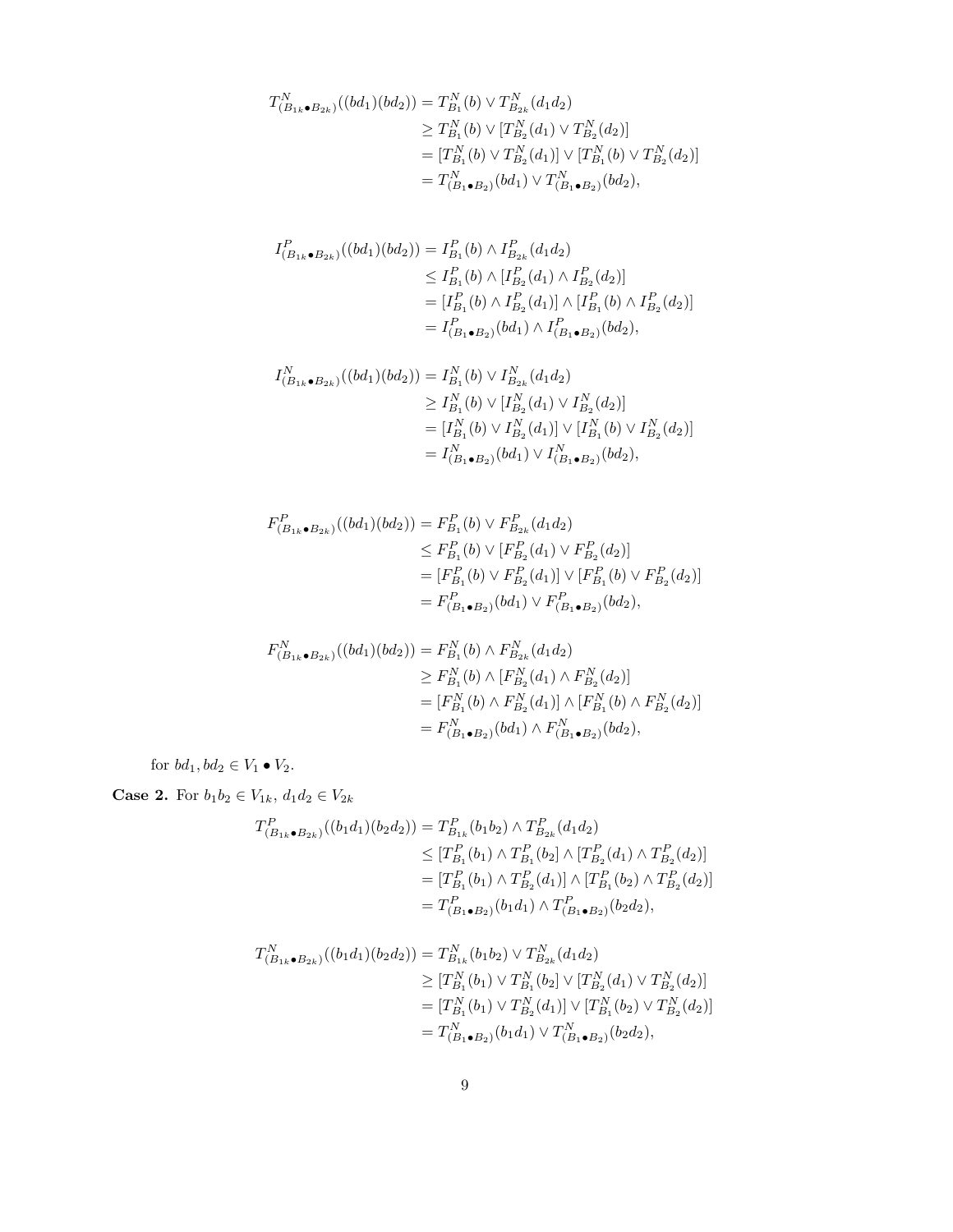$$
I_{(B_{1k}\bullet B_{2k})}^{P}((b_{1}d_{1})(b_{2}d_{2})) = I_{B_{1k}}^{P}(b_{1}b_{2}) \wedge I_{B_{2k}}^{P}(d_{1}d_{2})
$$
  
\n
$$
\leq [I_{B_{1}}^{P}(b_{1}) \wedge I_{B_{1}}^{P}(b_{2}] \wedge [I_{B_{2}}^{P}(d_{1}) \wedge I_{B_{2}}^{P}(d_{2})]
$$
  
\n
$$
= [I_{B_{1}}^{P}(b_{1}) \wedge I_{B_{2}}^{P}(d_{1})] \wedge [I_{B_{1}}^{P}(b_{2}) \wedge I_{B_{2}}^{P}(d_{2})]
$$
  
\n
$$
= I_{(B_{1}\bullet B_{2})}^{P}(b_{1}d_{1}) \wedge I_{(B_{1}\bullet B_{2})}^{P}(b_{2}d_{2}),
$$

$$
I_{(B_{1k}\bullet B_{2k})}^N((b_1d_1)(b_2d_2)) = I_{B_{1k}}^N(b_1b_2) \vee I_{B_{2k}}^N(d_1d_2)
$$
  
\n
$$
\geq [I_{B_1}^N(b_1) \vee I_{B_1}^N(b_2] \vee [I_{B_2}^N(d_1) \vee I_{B_2}^N(d_2)]
$$
  
\n
$$
= [I_{B_1}^N(b_1) \vee I_{B_2}^N(d_1)] \vee [I_{B_1}^N(b_2) \vee I_{B_2}^N(d_2)]
$$
  
\n
$$
= I_{(B_1\bullet B_2)}^N(b_1d_1) \vee I_{(B_1\bullet B_2)}^N(b_2d_2),
$$

$$
F_{(B_{1k}\bullet B_{2k})}^{P}((b_{1}d_{1})(b_{2}d_{2})) = F_{B_{1k}}^{P}(b_{1}b_{2}) \vee F_{B_{2k}}^{P}(d_{1}d_{2})
$$
  
\n
$$
\leq [F_{B_{1}}^{P}(b_{1}) \vee F_{B_{1}}^{P}(b_{2})] \vee [F_{B_{2}}^{P}(d_{1}) \vee F_{B_{2}}^{P}(d_{2})]
$$
  
\n
$$
= [F_{B_{1}}^{P}(b_{1}) \vee F_{B_{2}}^{P}(d_{1})] \vee [F_{B_{1}}^{P}(b_{2}) \vee F_{B_{2}}^{P}(d_{2})]
$$
  
\n
$$
= F_{(B_{1}\bullet B_{2})}^{P}(b_{1}d_{1}) \vee F_{(B_{1}\bullet B_{2})}^{P}(b_{2}d_{2}),
$$

$$
F_{(B_{1k}\bullet B_{2k})}^{N}((b_{1}d_{1})(b_{2}d_{2})) = F_{B_{1k}}^{N}(b_{1}b_{2}) \wedge F_{B_{2k}}^{N}(d_{1}d_{2})
$$
  
\n
$$
\geq [F_{B_{1}}^{N}(b_{1}) \wedge F_{B_{1}}^{N}(b_{2})] \wedge [F_{B_{2}}^{N}(d_{1}) \wedge F_{B_{2}}^{N}(d_{2})]
$$
  
\n
$$
= [F_{B_{1}}^{N}(b_{1}) \wedge F_{B_{2}}^{N}(d_{1})] \wedge [F_{B_{1}}^{N}(b_{2}) \wedge F_{B_{2}}^{N}(d_{2})]
$$
  
\n
$$
= F_{(B_{1}\bullet B_{2})}^{N}(b_{1}d_{1}) \wedge F_{(B_{1}\bullet B_{2})}^{N}(b_{2}d_{2}),
$$

 $b_1d_1, b_2d_2\in V_1\bullet V_2$  and  $h\in\{1,2,\ldots,m\}.$  This completes the proof.

**Definition 2.22.** Let  $\check{G}_{b1} = (B_1, B_{11}, B_{12}, \ldots, B_{1m})$  and  $\check{G}_{b2} = (B_2, B_{21}, B_{22}, \ldots, B_{2m})$  be two BSVNGSs. *Strong product* of  $\check{G}_{b1}$  and  $\check{G}_{b2}$ , denoted by

$$
\check{G}_{b1} \boxtimes \check{G}_{b2} = (B_1 \boxtimes B_2, B_{11} \boxtimes B_{21}, B_{12} \boxtimes B_{22}, \ldots, B_{1m} \boxtimes B_{2m}),
$$

is defined as:

(i) 
$$
\begin{cases}\nT_{(B_1 \boxtimes B_2)}^P(bd) = (T_{B_1}^P \boxtimes T_{B_2}^P)(bd) = T_{B_1}^P(b) \wedge T_{B_2}^P(d) \\
I_{(B_1 \boxtimes B_2)}^P(bd) = (I_{B_1}^P \boxtimes I_{B_2}^P)(bd) = I_{B_1}^P(b) \wedge I_{B_2}^P(d) \\
F_{(B_1 \boxtimes B_2)}^P(bd) = (F_{B_1}^P \boxtimes F_{B_2}^P)(bd) = F_{B_1}^P(b) \vee F_{B_2}^P(d) \\
\text{(ii) } \begin{cases}\nT_{(B_1 \boxtimes B_2)}^N(bd) = (T_{B_1}^N \boxtimes T_{B_2}^N)(bd) = T_{B_1}^N(b) \vee T_{B_2}^N(d) \\
I_{(B_1 \boxtimes B_2)}^N(bd) = (I_{B_1}^N \boxtimes I_{B_2}^N)(bd) = I_{B_1}^N(b) \vee I_{B_2}^N(d) \\
F_{(B_1 \boxtimes B_2)}^N(bd) = (F_{B_1}^N \boxtimes F_{B_2}^N)(bd) = F_{B_1}^N(b) \wedge F_{B_2}^P(d) \\
\text{for all } (bd) \in V_1 \times V_2,\n\end{cases}
$$
\n
$$
\begin{cases}\nT_{(B_1 \boxtimes B_2)}^P(bd) = (T_{B_1}^N \boxtimes T_{B_2}^P)(bd) = T_{B_1}^N(b) \wedge T_{B_2}^P(b)}\wedge T_{B_2}^P(bd) = T_{B_1}^P(b) \wedge T_{B_2}^P(bd) \wedge T_{B_2}^P(bd)}\n\end{cases}
$$

$$
\text{(iii)} \begin{cases} T_{(B_{1k} \boxtimes B_{2k})}^{P}(bd_1)(bd_2) = (T_{B_{1k}}^{P} \boxtimes T_{B_{2k}}^{P})(bd_1)(bd_2) = T_{B_1}^{P}(b) \wedge T_{B_{2k}}^{P}(d_1d_2) \\ I_{(B_{1k} \boxtimes B_{2k})}^{P}(bd_1)(bd_2) = (I_{B_{1k}}^{P} \boxtimes I_{B_{2k}}^{P})(bd_1)(bd_2) = I_{B_1}^{P}(b) \wedge I_{B_{2k}}^{P}(d_1d_2) \\ F_{(B_{1k} \boxtimes B_{2k})}^{P}(bd_1)(bd_2) = (F_{B_{1k}}^{P} \boxtimes F_{B_{2k}}^{P})(bd_1)(bd_2) = F_{B_1}^{P}(b) \vee F_{B_{2k}}^{P}(d_1d_2) \end{cases}
$$

 $\Box$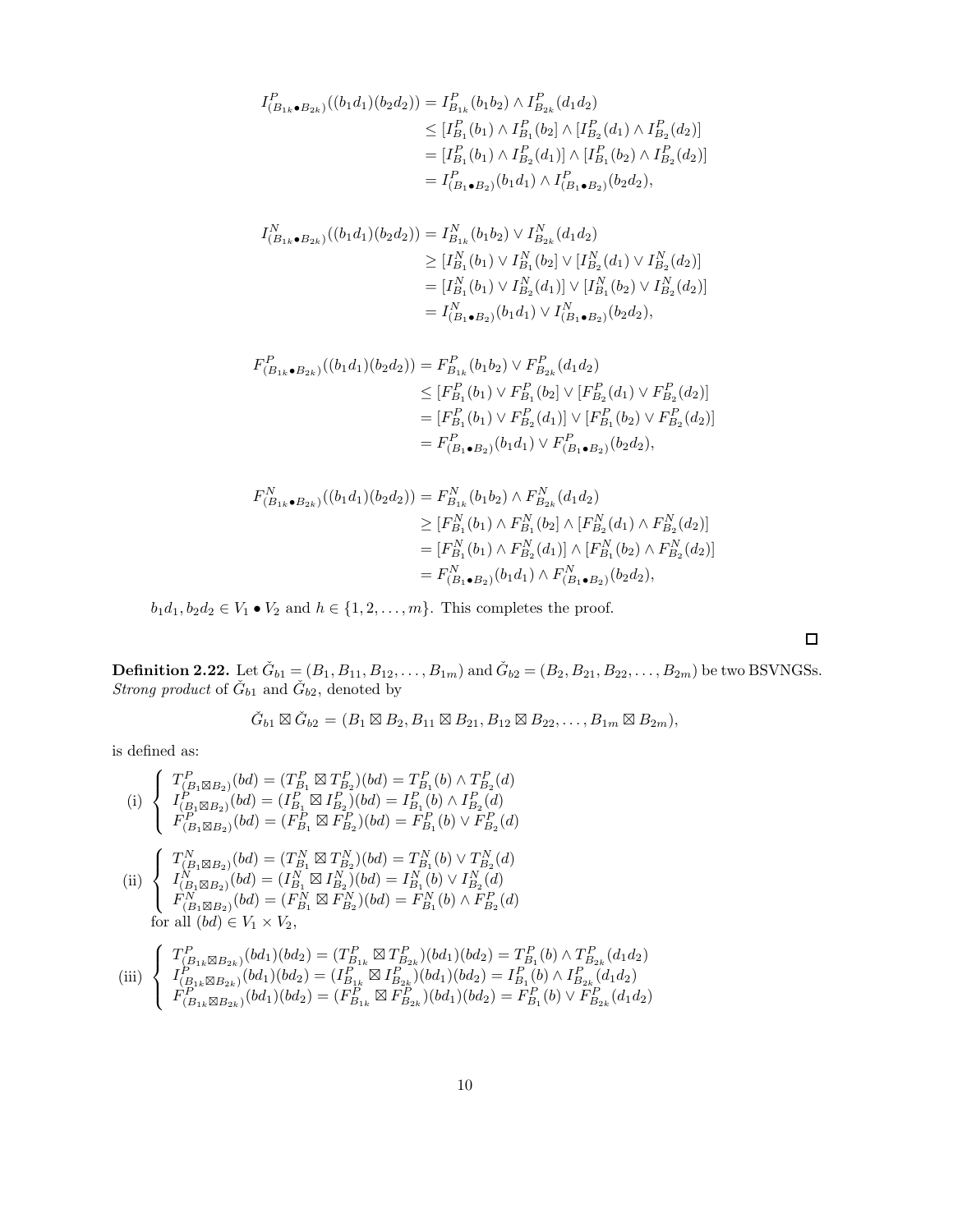$$
(iv) \begin{cases}\nT_{(B_{1k}\boxtimes B_{2k})}^{N}(bd_{1})(bd_{2}) = (T_{B_{1k}}^{N}\boxtimes T_{B_{2k}}^{N})(bd_{1})(bd_{2}) = T_{B_{1}}^{N}(b) \vee T_{B_{2k}}^{N}(d_{1}d_{2}) \\
I_{(B_{1k}\boxtimes B_{2k})}^{N}(bd_{1})(bd_{2}) = (I_{B_{1k}}^{N}\boxtimes I_{B_{2k}}^{N})(bd_{1})(bd_{2}) = I_{B_{1}}^{N}(b) \vee I_{B_{2k}}^{N}(d_{1}d_{2}) \\
F_{(B_{1k}\boxtimes B_{2k})}^{N}(bd_{1})(bd_{2}) = (F_{B_{1k}}^{N}\boxtimes F_{B_{2k}}^{N})(bd_{1})(bd_{2}) = F_{B_{1}}^{N}(b) \wedge F_{B_{2k}}^{N}(d_{1}d_{2}) \\
for all b \in V_{1}, (d_{1}d_{2}) \in V_{2k}, \\
(v) \begin{cases}\nT_{(B_{1k}\boxtimes B_{2k})}^{P}(b_{1}d)(b_{2}d) = (T_{B_{1k}}^{P}\boxtimes T_{B_{2k}}^{P})(b_{1}d)(b_{2}d) = T_{B_{2}}^{P}(d) \wedge T_{B_{1k}}^{P}(b_{1}b_{2}) \\
I_{(B_{1k}\boxtimes B_{2k})}^{P}(b_{1}d)(b_{2}d) = (T_{B_{1k}}^{P}\boxtimes T_{B_{2k}}^{P})(b_{1}d)(b_{2}d) = I_{B_{2}}^{P}(d) \vee F_{B_{2k}}^{P}(b_{1}b_{2}) \\
F_{(B_{1k}\boxtimes B_{2k})}^{P}(b_{1}d)(b_{2}d) = (F_{B_{1k}}^{N}\boxtimes T_{B_{2k}}^{N})(b_{1}d)(b_{2}d) = F_{B_{2}}^{P}(d) \vee T_{B_{1k}}^{N}(b_{1}b_{2}) \\
F_{(B_{1k}\boxtimes B_{2k})}^{N}(b_{1}d)(b_{2}d) = (T_{B_{1k}}^{N}\boxtimes T_{B_{2k}}^{N})(b_{1}d)(b_{2}d) = T_{B_{2}}^{N}(d) \vee T_{B_{1k}}^{N}(b_{1}b_{2}) \\
V_{(B_{1k}\boxtimes B_{2k})}^{N}(b_{1}d)(b_{2}d) = (
$$

**Example 2.23.** Strong product of BSVNGSs  $\check{G}_{b1}$  and  $\check{G}_{b2}$  shown in Fig. 2.7 is defined as  $\check{G}_{b1} \boxtimes \check{G}_{b2}$  =  $\{B_1 \boxtimes B_2, B_{11} \boxtimes B_{21}, B_{12} \boxtimes B_{22}\}\$ and is depicted in Fig. 2.9.

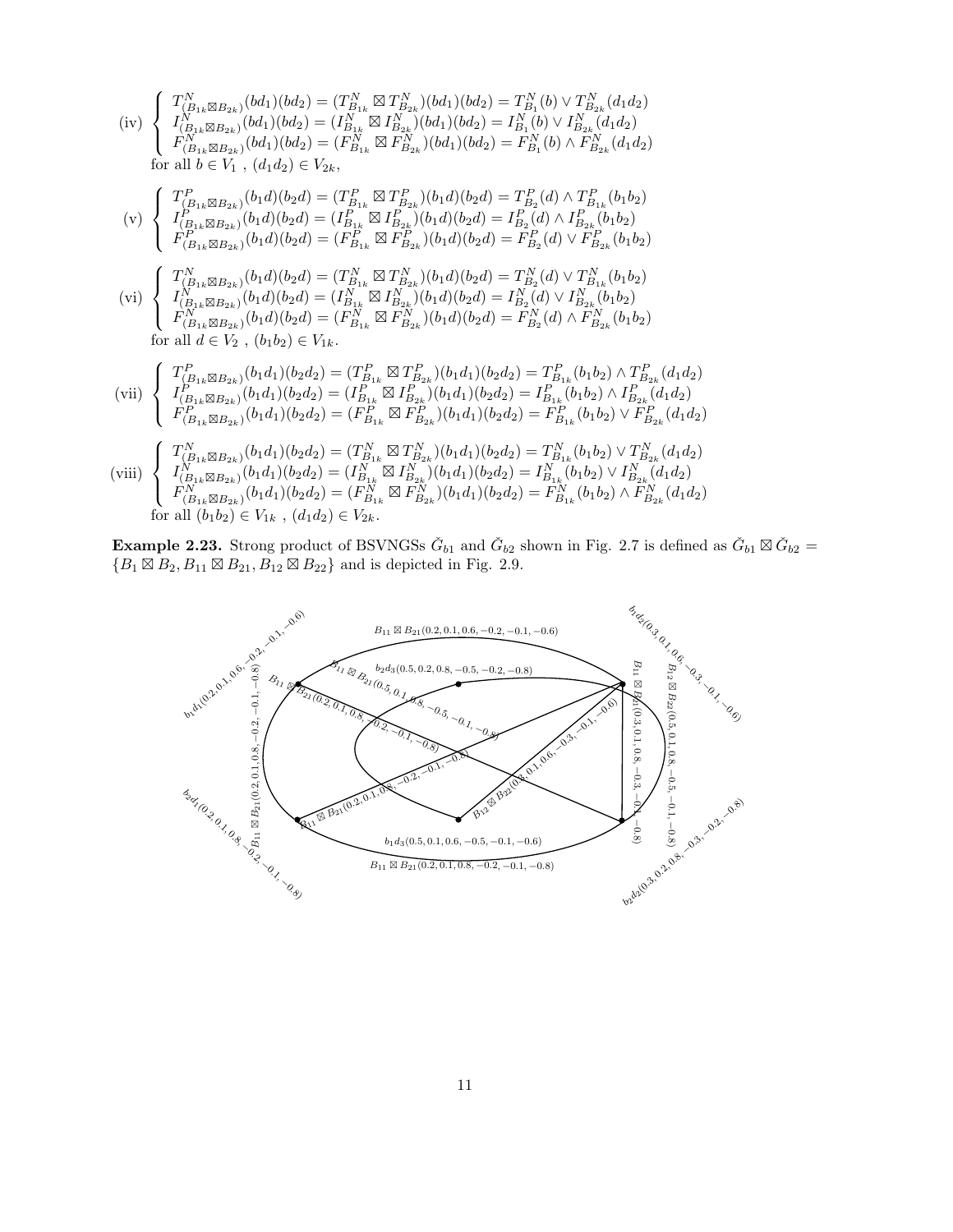

Figure 2.9:  $\check{G}_{b1} \boxtimes \check{G}_{b2}$ 

**Theorem 2.24.** *Strong product*  $\check{G}_{b1} \boxtimes \check{G}_{b2} = (B_1 \boxtimes B_2, B_{11} \boxtimes B_{21}, B_{12} \boxtimes B_{22}, \ldots, B_{1m} \boxtimes B_{2m})$  *of two BSVNGSs of GSRs*  $\check{G}_{s1}$  *and*  $\check{G}_{s2}$  *is a BSVNGS of*  $\check{G}_{s1} \boxtimes \check{G}_{s2}$ *.* 

*Proof.* Consider three cases:

**Case 1.** For  $b \in V_1$ ,  $d_1 d_2 \in V_{2k}$ 

$$
T_{(B_{1k} \boxtimes B_{2k})}^{P}((bd_1)(bd_2)) = T_{B_1}^{P}(b) \wedge T_{B_{2k}}^{P}(d_1 d_2)
$$
  
\n
$$
\leq T_{B_1}^{P}(b) \wedge [T_{B_2}^{P}(d_1) \wedge T_{B_2}^{P}(d_2)]
$$
  
\n
$$
= [T_{B_1}^{P}(b) \wedge T_{B_2}^{P}(d_1)] \wedge [T_{B_1}^{P}(b) \wedge T_{B_2}^{P}(d_2)]
$$
  
\n
$$
= T_{(B_1 \boxtimes B_2)}^{P}(bd_1) \wedge T_{(B_1 \boxtimes B_2)}^{P}(bd_2),
$$

$$
T_{(B_{1k} \boxtimes B_{2k})}^{N}((bd_1)(bd_2)) = T_{B_1}^{N}(b) \vee T_{B_{2k}}^{N}(d_1 d_2)
$$
  
\n
$$
\geq T_{B_1}^{N}(b) \vee [T_{B_2}^{N}(d_1) \vee T_{B_2}^{N}(d_2)]
$$
  
\n
$$
= [T_{B_1}^{N}(b) \vee T_{B_2}^{N}(d_1)] \vee [T_{B_1}^{N}(b) \vee T_{B_2}^{N}(d_2)]
$$
  
\n
$$
= T_{(B_1 \boxtimes B_2)}^{N}(bd_1) \vee T_{(B_1 \boxtimes B_2)}^{N}(bd_2),
$$

$$
I_{(B_{1k} \boxtimes B_{2k})}^{P}((bd_1)(bd_2)) = I_{B_1}^{P}(b) \wedge I_{B_{2k}}^{P}(d_1d_2)
$$
  
\n
$$
\leq I_{B_1}^{P}(b) \wedge [I_{B_2}^{P}(d_1) \wedge I_{B_2}^{P}(d_2)]
$$
  
\n
$$
= [I_{B_1}^{P}(b) \wedge I_{B_2}^{P}(d_1)] \wedge [I_{B_1}^{P}(b) \wedge I_{B_2}^{P}(d_2)]
$$
  
\n
$$
= I_{(B_1 \boxtimes B_2)}^{P}(bd_1) \wedge I_{(B_1 \boxtimes B_2)}^{P}(bd_2),
$$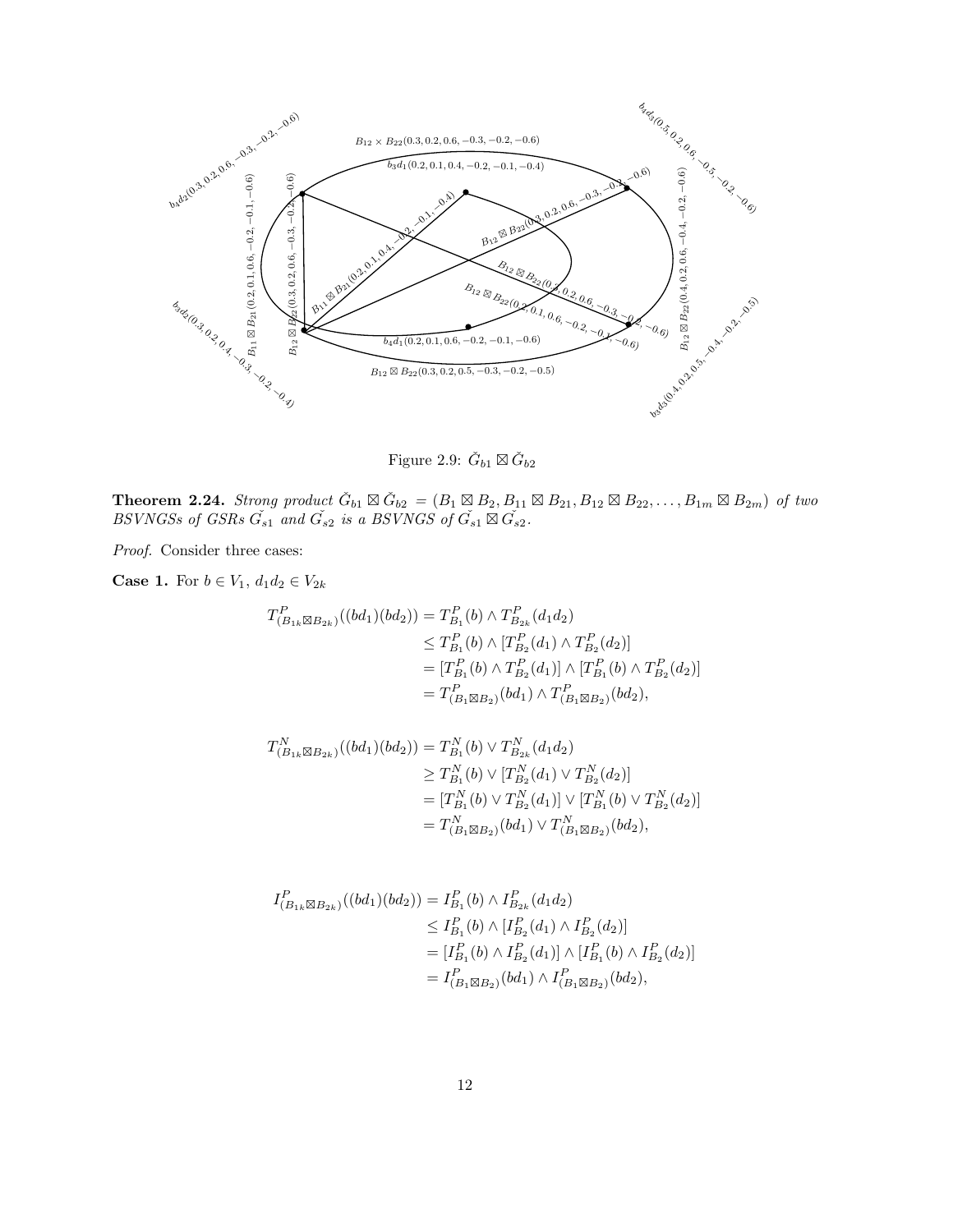$$
I_{(B_{1k}\boxtimes B_{2k})}^N((bd_1)(bd_2)) = I_{B_1}^N(b) \vee I_{B_{2k}}^N(d_1d_2)
$$
  
\n
$$
\geq I_{B_1}^N(b) \vee [I_{B_2}^N(d_1) \vee I_{B_2}^N(d_2)]
$$
  
\n
$$
= [I_{B_1}^N(b) \vee I_{B_2}^N(d_1)] \vee [I_{B_1}^N(b) \vee I_{B_2}^N(d_2)]
$$
  
\n
$$
= I_{(B_1\boxtimes B_2)}^N(bd_1) \vee I_{(B_1\boxtimes B_2)}^N(bd_2),
$$

$$
F_{(B_{1k} \boxtimes B_{2k})}^{P}((bd_1)(bd_2)) = F_{B_1}^{P}(b) \vee F_{B_{2k}}^{P}(d_1 d_2)
$$
  
\n
$$
\leq F_{B_1}^{P}(b) \vee [F_{B_2}^{P}(d_1) \vee F_{B_2}^{P}(d_2)]
$$
  
\n
$$
= [F_{B_1}^{P}(b) \vee F_{B_2}^{P}(d_1)] \vee [F_{B_1}^{P}(b) \vee F_{B_2}^{P}(d_2)]
$$
  
\n
$$
= F_{(B_1 \boxtimes B_2)}^{P}(bd_1) \vee F_{(B_1 \boxtimes B_2)}^{P}(bd_2),
$$

$$
F_{(B_{1k}\boxtimes B_{2k})}^N((bd_1)(bd_2)) = F_{B_1}^N(b) \wedge F_{B_{2k}}^N(d_1d_2)
$$
  
\n
$$
\geq F_{B_1}^N(b) \wedge [F_{B_2}^N(d_1) \wedge F_{B_2}^N(d_2)]
$$
  
\n
$$
= [F_{B_1}^N(b) \wedge F_{B_2}^N(d_1)] \wedge [F_{B_1}^N(b) \wedge F_{B_2}^N(d_2)]
$$
  
\n
$$
= F_{(B_1\boxtimes B_2)}^N(bd_1) \wedge F_{(B_1\boxtimes B_2)}^N(bd_2),
$$

for  $bd_1, bd_2 \in V_1 \boxtimes V_2$ .

**Case 2.** For  $b \in V_2$ ,  $d_1 d_2 \in V_{1k}$ 

$$
T_{(B_{1k} \boxtimes B_{2k})}^{P}((d_1b)(d_2b)) = T_{B_2}^{P}(b) \wedge T_{B_{1k}}^{P}(d_1d_2)
$$
  
\n
$$
\leq T_{B_2}^{P}(b) \wedge [T_{B_1}^{P}(d_1) \wedge T_{B_1}^{P}(d_2)]
$$
  
\n
$$
= [T_{B_2}^{P}(b) \wedge T_{B_1}^{P}(d_1)] \wedge [T_{B_2}^{P}(b) \wedge T_{B_1}^{P}(d_2)]
$$
  
\n
$$
= T_{(B_1 \boxtimes B_2)}^{P}(d_1b) \wedge T_{(B_1 \boxtimes B_2)}^{P}(d_2b),
$$

$$
T_{(B_{1k}\boxtimes B_{2k})}^{N}((d_{1}b)(d_{2}b)) = T_{B_{2}}^{N}(b) \vee T_{B_{1k}}^{N}(d_{1}d_{2})
$$
  
\n
$$
\geq T_{B_{2}}^{N}(b) \vee [T_{B_{1}}^{N}(d_{1}) \vee T_{B_{1}}^{P}(d_{2})]
$$
  
\n
$$
= [T_{B_{2}}^{N}(b) \vee T_{B_{1}}^{N}(d_{1})] \vee [T_{B_{2}}^{N}(b) \vee T_{B_{1}}^{N}(d_{2})]
$$
  
\n
$$
= T_{(B_{1}\boxtimes B_{2})}^{N}(d_{1}b) \vee T_{(B_{1}\boxtimes B_{2})}^{N}(d_{2}b),
$$

$$
I_{(B_{1k} \boxtimes B_{2k})}^{P}((d_1b)(d_2b)) = I_{B_2}^{P}(b) \wedge I_{B_{1k}}^{P}(d_1d_2)
$$
  
\n
$$
\leq I_{B_2}^{P}(b) \wedge [I_{B_1}^{P}(d_1) \wedge I_{B_1}^{P}(d_2)]
$$
  
\n
$$
= [I_{B_2}^{P}(b) \wedge I_{B_1}^{P}(d_1)] \wedge [I_{B_2}^{P}(b) \wedge I_{B_1}^{P}(d_2)]
$$
  
\n
$$
= I_{(B_1 \boxtimes B_2)}^{P}(d_1b) \wedge I_{(B_1 \boxtimes B_2)}^{P}(d_2b),
$$

$$
I_{(B_{1k} \boxtimes B_{2k})}^N((d_1b)(d_2b)) = I_{B_2}^N(b) \vee I_{B_{1k}}^N(d_1d_2)
$$
  
\n
$$
\geq I_{B_2}^N(b) \vee [I_{B_1}^N(d_1) \vee I_{B_1}^N(d_2)]
$$
  
\n
$$
= [I_{B_2}^N(b) \vee I_{B_1}^N(d_1)] \vee [I_{B_2}^N(b) \vee I_{B_1}^N(d_2)]
$$
  
\n
$$
= I_{(B_1 \boxtimes B_2)}^N(d_1b) \vee I_{(B_1 \boxtimes B_2)}^N(d_2b),
$$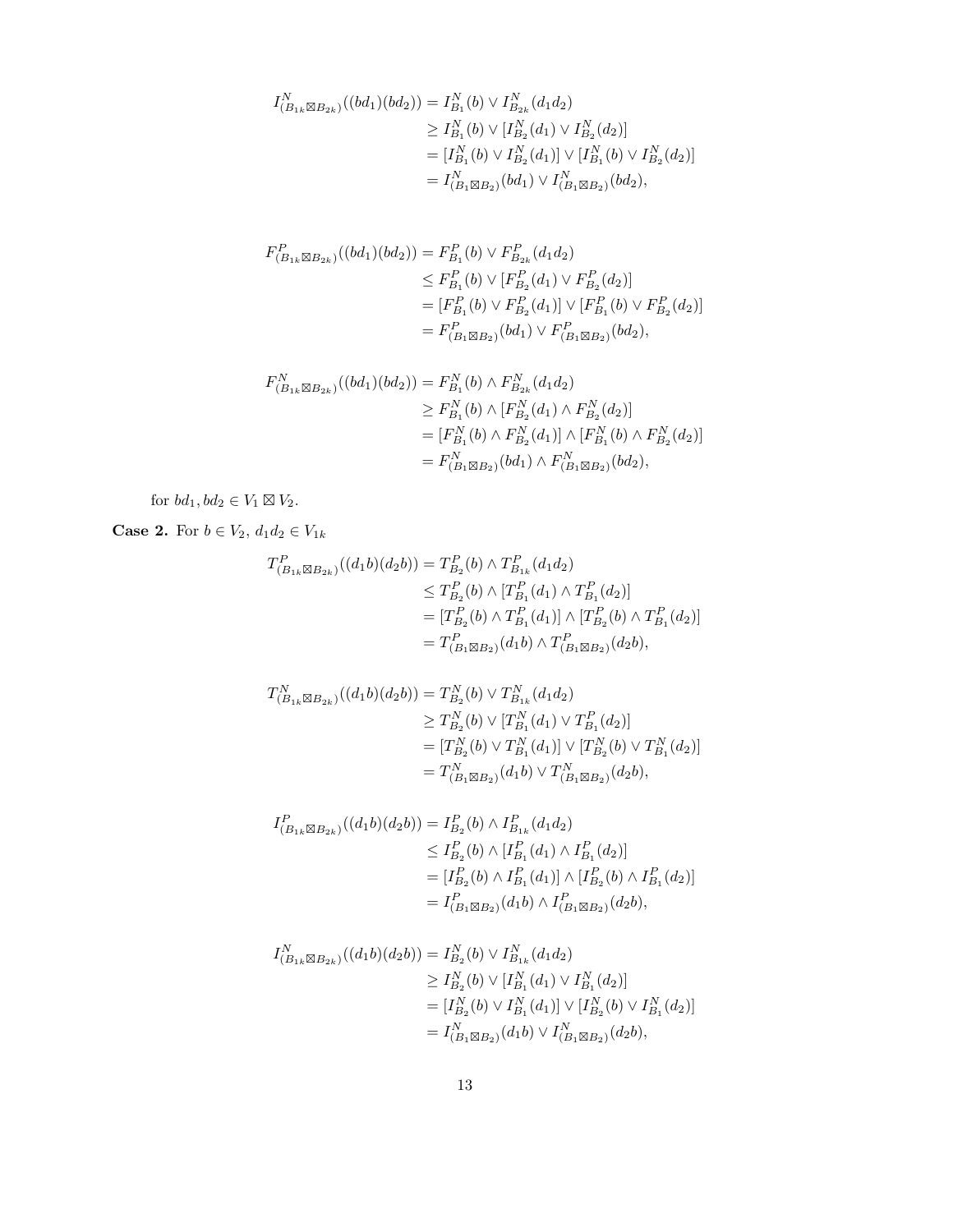$$
F_{(B_{1k} \boxtimes B_{2k})}^{P}((d_1b)(d_2b)) = F_{B_2}^{P}(b) \vee F_{B_{1k}}^{P}(d_1d_2)
$$
  
\n
$$
\leq F_{B_2}^{P}(b) \vee [F_{B_1}^{P}(d_1) \vee F_{B_1}^{P}(d_2)]
$$
  
\n
$$
= [F_{B_2}^{P}(b) \vee F_{B_1}^{P}(d_1)] \vee [F_{B_2}^{P}(b) \vee F_{B_1}^{P}(d_2)]
$$
  
\n
$$
= F_{(B_1 \boxtimes B_2)}^{P}(d_1b) \vee F_{(B_1 \boxtimes B_2)}^{P}(d_2b),
$$

$$
F_{(B_{1k}\boxtimes B_{2k})}^{N}((d_1b)(d_2b)) = F_{B_2}^{N}(b) \wedge F_{B_{1k}}^{N}(d_1d_2)
$$
  
\n
$$
\geq F_{B_2}^{N}(b) \wedge [F_{B_1}^{N}(d_1) \wedge F_{B_1}^{N}(d_2)]
$$
  
\n
$$
= [F_{B_2}^{N}(b) \wedge F_{B_1}^{N}(d_1)] \wedge [F_{B_2}^{N}(b) \wedge F_{B_1}^{N}(d_2)]
$$
  
\n
$$
= F_{(B_1\boxtimes B_2)}^{N}(d_1b) \wedge F_{(B_1\boxtimes B_2)}^{N}(d_2b),
$$

for  $d_1b, d_2b \in V_1 \boxtimes V_2$ .

**Case 3.** For  $b_1b_2 \in V_{1k}$ ,  $d_1d_2 \in V_{2k}$ 

$$
T_{(B_{1k} \boxtimes B_{2k})}^{P}((b_1d_1)(b_2d_2)) = T_{B_{1k}}^{P}(b_1b_2) \wedge T_{B_{2k}}^{P}(d_1d_2)
$$
  
\n
$$
\leq [T_{B_1}^{P}(b_1) \wedge T_{B_1}^{P}(b_2) \wedge [T_{B_2}^{P}(d_1) \wedge T_{B_2}^{P}(d_2)]
$$
  
\n
$$
= [T_{B_1}^{P}(b_1) \wedge T_{B_2}^{P}(d_1)] \wedge [T_{B_1}^{P}(b_2) \wedge T_{B_2}^{P}(d_2)]
$$
  
\n
$$
= T_{(B_1 \boxtimes B_2)}^{P}(b_1d_1) \wedge T_{(B_1 \boxtimes B_2)}^{P}(b_2d_2),
$$

$$
T_{(B_{1k}\boxtimes B_{2k})}^{N}((b_{1}d_{1})(b_{2}d_{2})) = T_{B_{1k}}^{N}(b_{1}b_{2}) \vee T_{B_{2k}}^{N}(d_{1}d_{2})
$$
  
\n
$$
\geq [T_{B_{1}}^{N}(b_{1}) \vee T_{B_{1}}^{N}(b_{2})] \vee [T_{B_{2}}^{N}(d_{1}) \vee T_{B_{2}}^{N}(d_{2})]
$$
  
\n
$$
= [T_{B_{1}}^{N}(b_{1}) \vee T_{B_{2}}^{N}(d_{1})] \vee [T_{B_{1}}^{N}(b_{2}) \vee T_{B_{2}}^{N}(d_{2})]
$$
  
\n
$$
= T_{(B_{1}\boxtimes B_{2})}^{N}(b_{1}d_{1}) \vee T_{(B_{1}\boxtimes B_{2})}^{N}(b_{2}d_{2}),
$$

$$
I_{(B_{1k} \boxtimes B_{2k})}^{P}((b_{1}d_{1})(b_{2}d_{2})) = I_{B_{1k}}^{P}(b_{1}b_{2}) \wedge I_{B_{2k}}^{P}(d_{1}d_{2})
$$
  
\n
$$
\leq [I_{B_{1}}^{P}(b_{1}) \wedge I_{B_{1}}^{P}(b_{2}) \wedge [I_{B_{2}}^{P}(d_{1}) \wedge I_{B_{2}}^{P}(d_{2})]
$$
  
\n
$$
= [I_{B_{1}}^{P}(b_{1}) \wedge I_{B_{2}}^{P}(d_{1})] \wedge [I_{B_{1}}^{P}(b_{2}) \wedge I_{B_{2}}^{P}(d_{2})]
$$
  
\n
$$
= I_{(B_{1} \boxtimes B_{2})}^{P}(b_{1}d_{1}) \wedge I_{(B_{1} \boxtimes B_{2})}^{P}(b_{2}d_{2}),
$$

$$
I_{(B_{1k}\boxtimes B_{2k})}^N((b_1d_1)(b_2d_2)) = I_{B_{1k}}^N(b_1b_2) \vee I_{B_{2k}}^N(d_1d_2)
$$
  
\n
$$
\geq [I_{B_1}^N(b_1) \vee I_{B_1}^N(b_2] \vee [I_{B_2}^N(d_1) \vee I_{B_2}^N(d_2)]
$$
  
\n
$$
= [I_{B_1}^N(b_1) \vee I_{B_2}^N(d_1)] \vee [I_{B_1}^N(b_2) \vee I_{B_2}^N(d_2)]
$$
  
\n
$$
= I_{(B_1\boxtimes B_2)}^N(b_1d_1) \vee I_{(B_1\boxtimes B_2)}^N(b_2d_2),
$$

$$
F_{(B_{1k}\boxtimes B_{2k})}^{P}((b_{1}d_{1})(b_{2}d_{2})) = F_{B_{1k}}^{P}(b_{1}b_{2}) \vee F_{B_{2k}}^{P}(d_{1}d_{2})
$$
  
\n
$$
\leq [F_{B_{1}}^{P}(b_{1}) \vee F_{B_{1}}^{P}(b_{2})] \vee [F_{B_{2}}^{P}(d_{1}) \vee F_{B_{2}}^{P}(d_{2})]
$$
  
\n
$$
= [F_{B_{1}}^{P}(b_{1}) \vee F_{B_{2}}^{P}(d_{1})] \vee [F_{B_{1}}^{P}(b_{2}) \vee F_{B_{2}}^{P}(d_{2})]
$$
  
\n
$$
= F_{(B_{1}\boxtimes B_{2})}^{P}(b_{1}d_{1}) \vee F_{(B_{1}\boxtimes B_{2})}^{P}(b_{2}d_{2}),
$$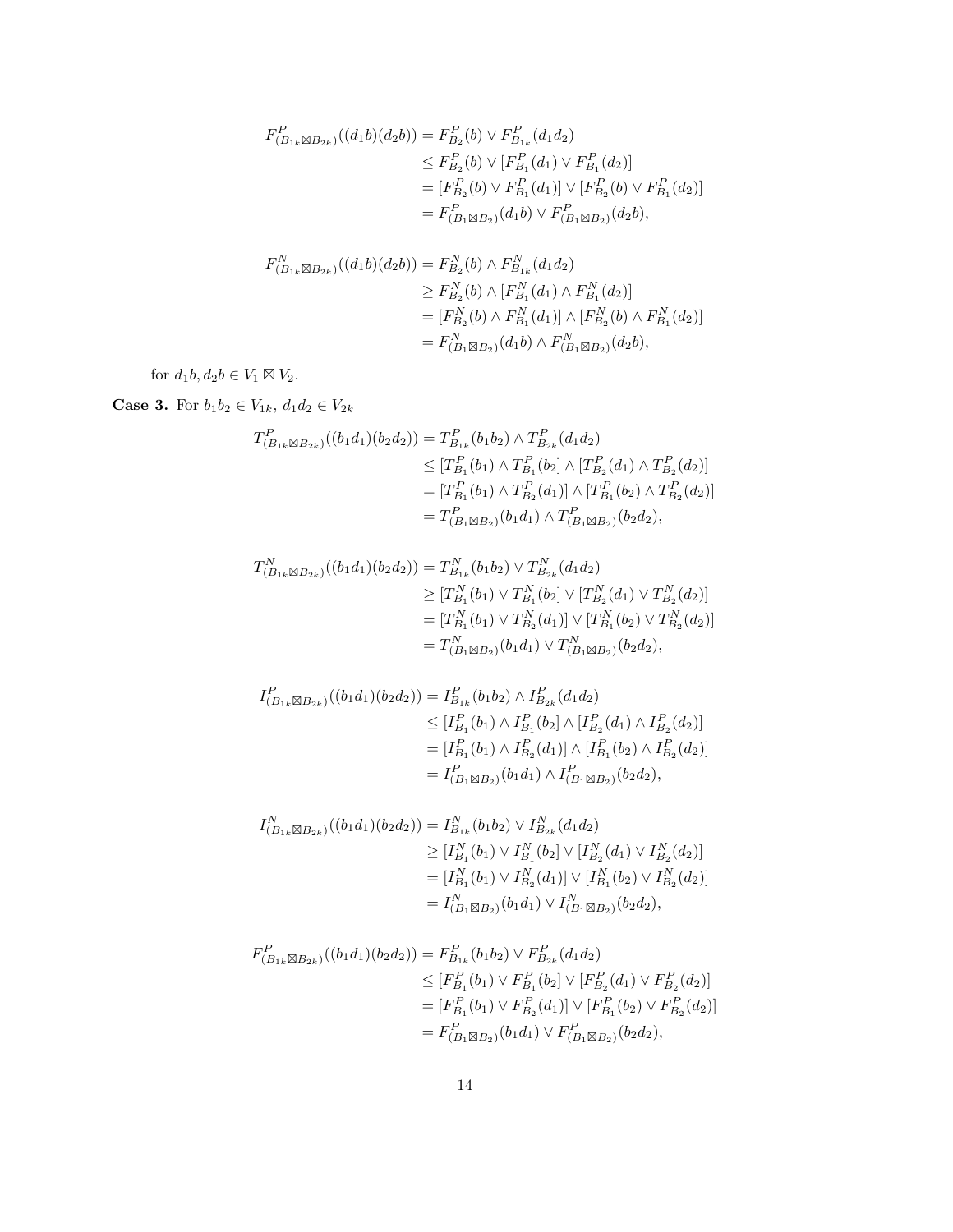$$
F_{(B_{1k}\boxtimes B_{2k})}^{N}((b_{1}d_{1})(b_{2}d_{2})) = F_{B_{1k}}^{N}(b_{1}b_{2}) \wedge F_{B_{2k}}^{N}(d_{1}d_{2})
$$
  
\n
$$
\geq [F_{B_{1}}^{N}(b_{1}) \wedge F_{B_{1}}^{N}(b_{2}) \wedge [F_{B_{2}}^{N}(d_{1}) \wedge F_{B_{2}}^{N}(d_{2})]
$$
  
\n
$$
= [F_{B_{1}}^{N}(b_{1}) \wedge F_{B_{2}}^{N}(d_{1})] \wedge [F_{B_{1}}^{N}(b_{2}) \wedge F_{B_{2}}^{N}(d_{2})]
$$
  
\n
$$
= F_{(B_{1}\boxtimes B_{2})}^{N}(b_{1}d_{1}) \wedge F_{(B_{1}\boxtimes B_{2})}^{N}(b_{2}d_{2}),
$$

 $b_1d_1, b_2d_2 \in V_1 \boxtimes V_2.$ 

All cases hold  $\forall k \in \{1, 2, \ldots, m\}.$ 

**Definition 2.25.** Let  $\check{G}_{b1} = (B_1, B_{11}, B_{12}, \ldots, B_{1m})$  and  $\check{G}_{b2} = (B_2, B_{21}, B_{22}, \ldots, B_{2m})$  be BSVNGSs. *Union* of  $\check{G}_{b1}$  and  $\check{G}_{b2}$ , denoted by

$$
\check{G}_{b1} \cup \check{G}_{b2} = (B_1 \cup B_2, B_{11} \cup B_{21}, B_{12} \cup B_{22}, \dots, B_{1m} \cup B_{2m}),
$$

is defined as:

(i) 
$$
\begin{cases}\nT_{(B_1 \cup B_2)}^P(b) = (T_{B_1}^P \cup T_{B_2}^P)(b) = T_{B_1}^P(b) \vee T_{B_2}^P(b) \\
I_{(B_1 \cup B_2)}^P(b) = (I_{B_1}^P \cup I_{B_2}^P)(b) = (I_{B_1}^P(b) + I_{B_2}^P(b))/2 \\
F_{(B_1 \cup B_2)}^P(b) = (F_{B_1}^P \cup F_{B_2}^P)(b) = F_{B_1}^P(b) \wedge F_{B_2}^P(b)\n\end{cases}
$$
\n(ii) 
$$
\begin{cases}\nT_{(B_1 \cup B_2)}^N(b) = (T_{B_1}^N \cup T_{B_2}^N)(b) = T_{B_1}^N(b) \wedge T_{B_2}^N(b) \\
I_{(B_1 \cup B_2)}^N(b) = (I_{B_1}^N \cup I_{B_2}^N)(b) = (I_{B_1}^N(b) + I_{B_2}^N(b))/2 \\
F_{(B_1 \cup B_2)}^N(b) = (F_{B_1}^N \cup F_{B_2}^N)(b) = F_{B_1}^N(b) \vee F_{B_2}^N(b)\n\end{cases}
$$
\nfor all  $b \in V_1 \cup V_2$ ,\n
$$
\begin{cases}\nT_{(B_{1k} \cup B_{2k})}^P(bd) = (T_{B_{1k}}^P \cup T_{B_{2k}}^P)(bd) = T_{B_{1k}}^P(bd) \vee T_{B_{2k}}^P(bd) \\
I_{\infty}^P \wedge (bd) = (I_{\infty}^P \cup I_{\infty}^P)(bd) = (I_{\infty}^P(bd) + I_{\infty}^P(bd))\n\end{cases}
$$

(iii) 
$$
\begin{cases} I_{(B_{1k}\cup B_{2k})}^P(bd) = (I_{B_{1k}}^P \cup I_{B_{2k}}^P)(bd) = (I_{B_{1k}}^P(bd) + I_{B_{2k}}^P(bd))/2\\ F_{(B_{1k}\cup B_{2k})}^P(bd) = (F_{B_{1k}}^P \cup F_{B_{2k}}^P)(bd) = F_{B_{1k}}^P(bd) \wedge F_{B_{2k}}^P(bd) \end{cases}
$$

$$
\text{(iv)}\ \left\{\begin{array}{l} T^N_{(B_{1k}\cup B_{2k})}(bd)=(T^N_{B_{1k}}\cup T^N_{B_{2k}})(bd)=T^N_{B_{1k}}(bd)\wedge T^N_{B_{2k}}(bd)\\ I^N_{(B_{1k}\cup B_{2k})}(bd)=(I^N_{B_{1k}}\cup I^N_{B_{2k}})(bd)=(I^N_{B_{1k}}(bd)+I^N_{B_{2k}}(bd))/2\\ F^N_{(B_{1k}\cup B_{2k})}(bd)=(F^N_{B_{1k}}\cup F^N_{B_{2k}})(bd)=F^N_{B_{1k}}(bd)\vee F^N_{B_{2k}}(bd)\\ \text{for all } (bd)\in V_{1k}\cup V_{2k}.\end{array}\right.
$$

**Example 2.26.** Union of two BSVNGSs  $\check{G}_{b1}$  and  $\check{G}_{b2}$  shown in Fig. 2.7 is defined as  $\check{G}_{b1} \cup \check{G}_{b2} = \{B_1 \cup B_2, B_{11} \cup B_{21}, B_{12} \cup B_{22}\}\$ and is depicted in Fig. 2.10.



 $\Box$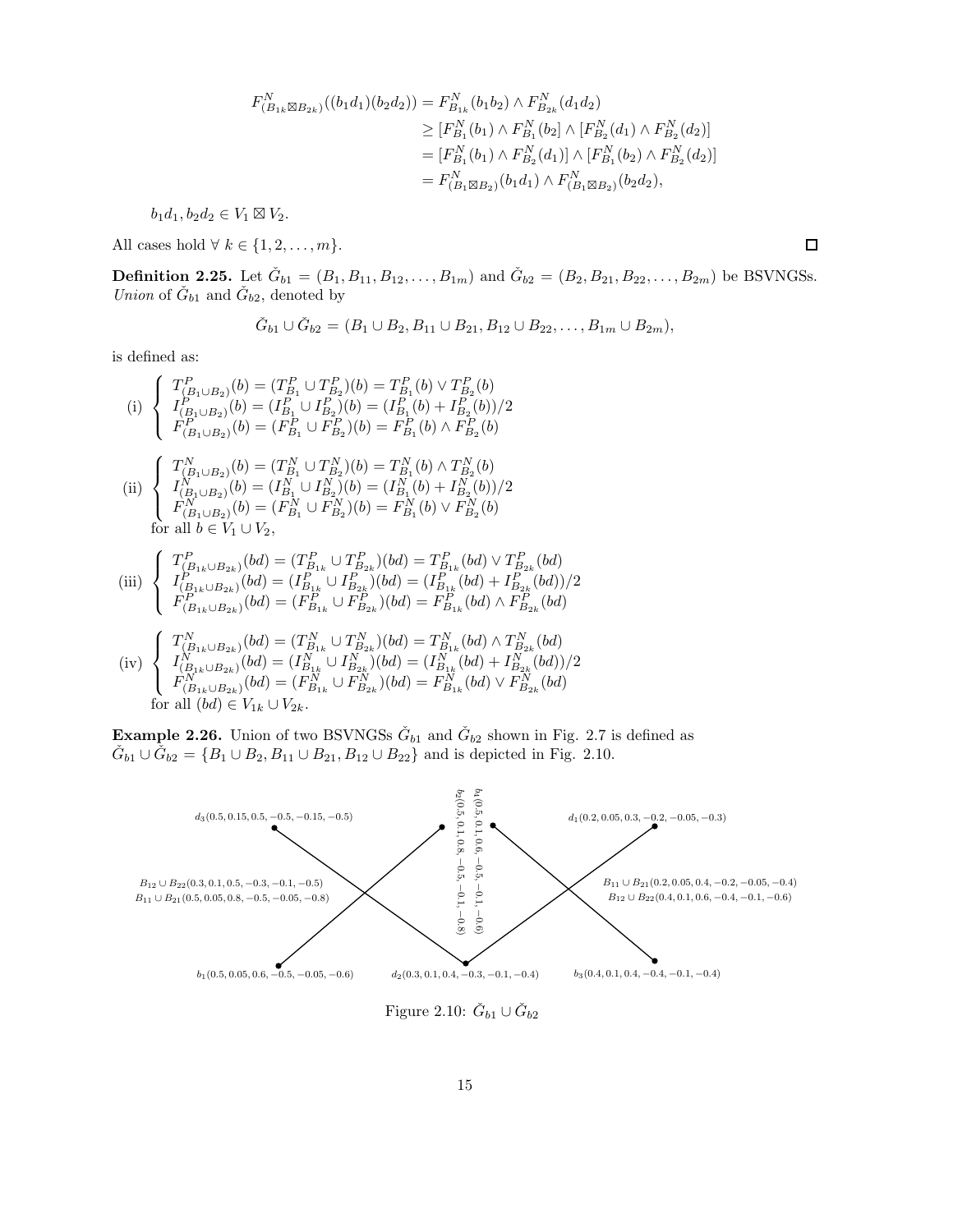**Theorem 2.27.** *Union*  $\check{G}_{b1} \cup \check{G}_{b2} = (B_1 \cup B_2, B_{11} \cup B_{21}, B_{12} \cup B_{22}, \ldots, B_{1m} \cup B_{2m})$  *of two BSVNGSs of the GSRs*  $\check{G}_1$  *and*  $\check{G}_2$  *is BSVNGS of*  $\check{G}_1 \cup \check{G}_2$ *.* 

*Proof.* Let  $b_1b_2 \in V_{1k} \cup V_{2k}$ . Two cases arise:

**Case 1.** For  $b_1, b_2 \in V_1$ , by definition 2.25,  $T_{B_2}^P(b_1) = T_{B_2}^P(b_2) = T_{B_{2k}}^P(b_1b_2) = 0$ ,  $I_{B_2}^P(b_1) = I_{B_2}^P(b_2) =$  $I_{B_{2k}}^P(b_1b_2)=0,\,F_{B_2}^P(b_1)=F_{B_2}^P(b_2)=F_{B_{2k}}^P(b_1b_2)=1,$  $T_{B_2}^{\tilde{N}}(b_1)=T_{B_2}^N(b_2)^{\tilde{}}=T_{B_{2k}}^N(b_1b_2)=0,\ I_{B_2}^{\tilde{N}}(b_1)=I_{B_2}^N(b_2)=I_{B_{2k}}^N(b_1b_2)=0,\ F_{B_2}^N(b_1)=F_{B_2}^N(b_2)=0$  $F_{B_{2k}}^{\tilde{N}}(b_1b_2) = -1$ , so

$$
T_{(B_{1k}\cup B_{2k})}^{P}(b_{1}b_{2}) = T_{B_{1k}}^{P}(b_{1}b_{2}) \vee T_{B_{2k}}^{P}(b_{1}b_{2})
$$
  
\n
$$
= T_{B_{1k}}^{P}(b_{1}b_{2}) \vee 0
$$
  
\n
$$
\leq [T_{B_{1}}^{P}(b_{1}) \wedge T_{B_{1}}^{P}(b_{2})] \vee 0
$$
  
\n
$$
= [T_{B_{1}}^{P}(b_{1}) \vee 0] \wedge [T_{B_{1}}^{P}(b_{2}) \vee 0]
$$
  
\n
$$
= [T_{B_{1}}^{P}(b_{1}) \vee T_{B_{2}}^{P}(b_{1})] \wedge [T_{B_{1}}^{P}(b_{2}) \vee T_{B_{2}}^{P}(b_{2})]
$$
  
\n
$$
= T_{(B_{1}\cup B_{2})}^{P}(b_{1}) \wedge T_{(B_{1}\cup B_{2})}^{P}(b_{2}),
$$

$$
T_{(B_{1k} \cup B_{2k})}^{N}(b_1 b_2) = T_{B_{1k}}^{N}(b_1 b_2) \wedge T_{B_{2k}}^{N}(b_1 b_2)
$$
  
\n
$$
= T_{B_{1k}}^{N}(b_1 b_2) \wedge 0
$$
  
\n
$$
\geq [T_{B_1}^{N}(b_1) \vee T_{B_1}^{N}(b_2)] \wedge 0
$$
  
\n
$$
= [T_{B_1}^{N}(b_1) \wedge 0] \vee [T_{B_1}^{N}(b_2) \wedge 0]
$$
  
\n
$$
= [T_{B_1}^{N}(b_1) \wedge T_{B_2}^{N}(b_1)] \vee [T_{B_1}^{N}(b_2) \wedge T_{B_2}^{N}(b_2)]
$$
  
\n
$$
= T_{(B_1 \cup B_2)}^{N}(b_1) \vee T_{(B_1 \cup B_2)}^{N}(b_2),
$$

$$
F_{(B_{1k} \cup B_{2k})}^{P}(b_{1}b_{2}) = F_{B_{1k}}^{P}(b_{1}b_{2}) \wedge F_{B_{2k}}^{P}(b_{1}b_{2})
$$
  
\n
$$
= F_{B_{1k}}^{P}(b_{1}b_{2}) \wedge 1
$$
  
\n
$$
\leq [F_{B_{1}}^{P}(b_{1}) \vee F_{B_{1}}^{P}(b_{2})] \wedge 1
$$
  
\n
$$
= [F_{B_{1}}^{P}(b_{1}) \wedge 1] \vee [F_{B_{1}}^{P}(b_{2}) \wedge 1]
$$
  
\n
$$
= [F_{B_{1}}^{P}(b_{1}) \wedge F_{B_{2}}^{P}(b_{1})] \vee [F_{B_{1}}^{P}(b_{2}) \wedge F_{B_{2}}^{P}(b_{2})]
$$
  
\n
$$
= F_{(B_{1} \cup B_{2})}^{P}(b_{1}) \vee F_{(B_{1} \cup B_{2})}^{P}(b_{2}),
$$

$$
F_{(B_{1k}\cup B_{2k})}^{N}(b_{1}b_{2}) = F_{B_{1k}}^{N}(b_{1}b_{2}) \vee F_{B_{2k}}^{N}(b_{1}b_{2})
$$
  
\n
$$
= F_{B_{1k}}^{N}(b_{1}b_{2}) \vee -1
$$
  
\n
$$
\geq [F_{B_{1}}^{N}(b_{1}) \wedge F_{B_{1}}^{N}(b_{2})] \vee -1
$$
  
\n
$$
= [F_{B_{1}}^{N}(b_{1}) \vee -1] \wedge [F_{B_{1}}^{N}(b_{2}) \vee -1]
$$
  
\n
$$
= [F_{B_{1}}^{N}(b_{1}) \vee F_{B_{2}}^{N}(b_{1})] \wedge [F_{B_{1}}^{N}(b_{2}) \vee F_{B_{2}}^{N}(b_{2})]
$$
  
\n
$$
= F_{(B_{1}\cup B_{2})}^{N}(b_{1}) \wedge F_{(B_{1}\cup B_{2})}^{N}(b_{2}),
$$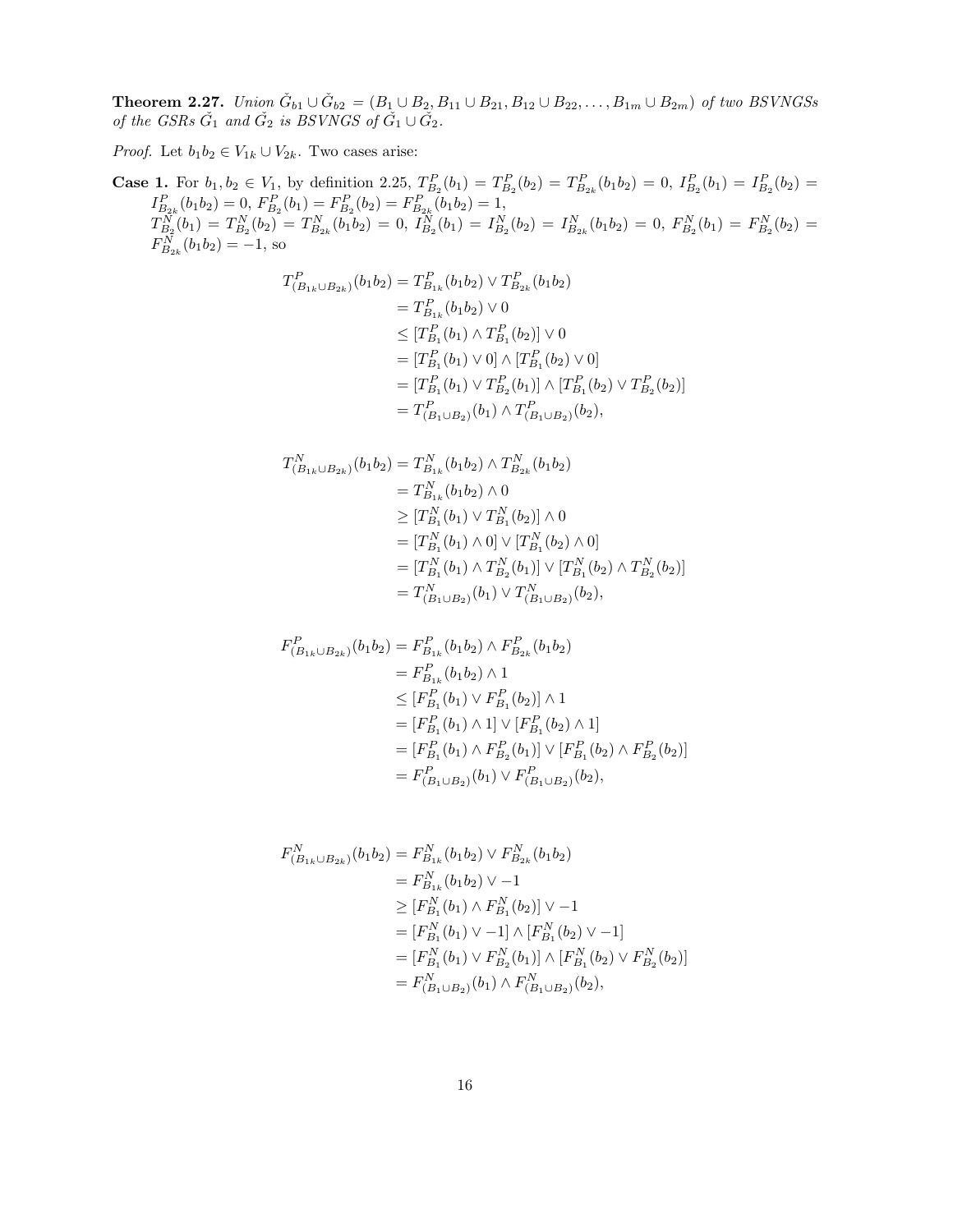$$
I_{(B_{1k} \cup B_{2k})}^{P}(b_{1}b_{2}) = \frac{I_{B_{1k}}^{P}(b_{1}b_{2}) + I_{B_{2k}}^{P}(b_{1}b_{2})}{2}
$$
  
\n
$$
= \frac{I_{B_{1k}}^{P}(b_{1}b_{2}) + 0}{2}
$$
  
\n
$$
\leq \frac{[I_{B_{1}}^{P}(b_{1}) \wedge I_{B_{1}}^{P}(b_{2})] + 0}{2}
$$
  
\n
$$
= [\frac{I_{B_{1}}^{P}(b_{1})}{2} + 0] \wedge [\frac{I_{B_{1}}^{P}(b_{2})}{2} + 0]
$$
  
\n
$$
= \frac{[I_{B_{1}}^{P}(b_{1}) + I_{B_{2}}^{P}(b_{1})]}{2} \wedge \frac{[I_{B_{1}}^{P}(b_{2}) + I_{B_{2}}^{P}(b_{2})]}{2}
$$
  
\n
$$
= I_{(B_{1} \cup B_{2})}^{P}(b_{1}) \wedge I_{(B_{1} \cup B_{2})}^{P}(b_{2}),
$$
  
\n
$$
I_{(B_{1k} \cup B_{2k})}^{N}(b_{1}b_{2}) = \frac{I_{B_{1k}}^{N}(b_{1}b_{2}) + I_{B_{2k}}^{N}(b_{1}b_{2})}{2}
$$
  
\n
$$
= \frac{I_{B_{1k}}^{N}(b_{1}b_{2}) + 0}{2}
$$
  
\n
$$
\geq \frac{[I_{B_{1}}^{N}(b_{1}) \vee I_{B_{1}}^{N}(b_{2})] + 0}{2}
$$
  
\n
$$
= [\frac{I_{B_{1}}^{N}(b_{1}) + I_{B_{2}}^{N}(b_{1})] \vee [\frac{I_{B_{1}}^{N}(b_{2}) + I_{B_{2}}^{N}(b_{2})]}{2}
$$
  
\n
$$
= I_{(B_{1} \cup B_{2})}^{N}(b_{1}) \vee I_{(B_{1} \cup B_{2})}^{N}(b_{2}),
$$

for  $b_1, b_2 \in V_1 \cup V_2$ .

**Case 2.** For  $b_1, b_2 \in V_2$ , by definition 2.25,  $T_{B_1}^P(b_1) = T_{B_1}^P(b_2) = T_{B_{1k}}^P(b_1b_2) = 0$ ,  $I_{B_1}^P(b_1) = I_{B_1}^P(b_2) =$  $I_{B_{1k}}^P(b_1b_2)=0, I_{B_1}^P(b_1)=F_{B_2}^P(b_2)=F_{B_{1k}}^P(b_1b_2)=1,$  $T_{B_1}^{\tilde{N}}(b_1)=T_{B_1}^N(b_2)=T_{B_{1k}}^N(b_1\bar{b}_2)=0,\ I_{B_1}^{\tilde{N}}(b_1)=I_{B_1}^N(b_2)=I_{B_{1k}}^N(b_1b_2)=0,\ F_{B_1}^N(b_1)=F_{B_2}^N(b_2)=0$  $F_{B_{1k}}^{N}(b_1b_2) = -1$ , so

$$
T_{(B_{1k} \cup B_{2k})}^{P}(b_1 b_2) = T_{B_{1k}}^{P}(b_1 b_2) \vee T_{B_{2k}}^{P}(b_1 b_2)
$$
  
\n
$$
= T_{B_{2k}}^{P}(b_1 b_2) \vee 0
$$
  
\n
$$
\leq [T_{B_2}^{P}(b_1) \wedge T_{B_2}^{P}(b_2)] \vee 0
$$
  
\n
$$
= [T_{B_2}^{P}(b_1) \vee 0] \wedge [T_{B_2}^{P}(b_2) \vee 0]
$$
  
\n
$$
= [T_{B_2}^{P}(b_1) \vee T_{B_1}^{P}(b_1)] \wedge [T_{B_2}^{P}(b_2) \vee T_{B_1}^{P}(b_2)]
$$
  
\n
$$
= T_{(B_1 \cup B_2)}^{P}(b_1) \wedge T_{(B_1 \cup B_2)}^{P}(b_2),
$$

$$
T_{(B_{1k} \cup B_{2k})}^{N}(b_1 b_2) = T_{B_{1k}}^{N}(b_1 b_2) \wedge T_{B_{2k}}^{N}(b_1 b_2)
$$
  
\n
$$
= T_{B_{2k}}^{N}(b_1 b_2) \wedge 0
$$
  
\n
$$
\geq [T_{B_2}^{N}(b_1) \vee T_{B_2}^{N}(b_2)] \wedge 0
$$
  
\n
$$
= [T_{B_2}^{N}(b_1) \wedge 0] \vee [T_{B_2}^{N}(b_2) \wedge 0]
$$
  
\n
$$
= [T_{B_2}^{N}(b_1) \wedge T_{B_1}^{N}(b_1)] \vee [T_{B_2}^{N}(b_2) \wedge T_{B_1}^{N}(b_2)]
$$
  
\n
$$
= T_{(B_1 \cup B_2)}^{N}(b_1) \vee T_{(B_1 \cup B_2)}^{N}(b_2),
$$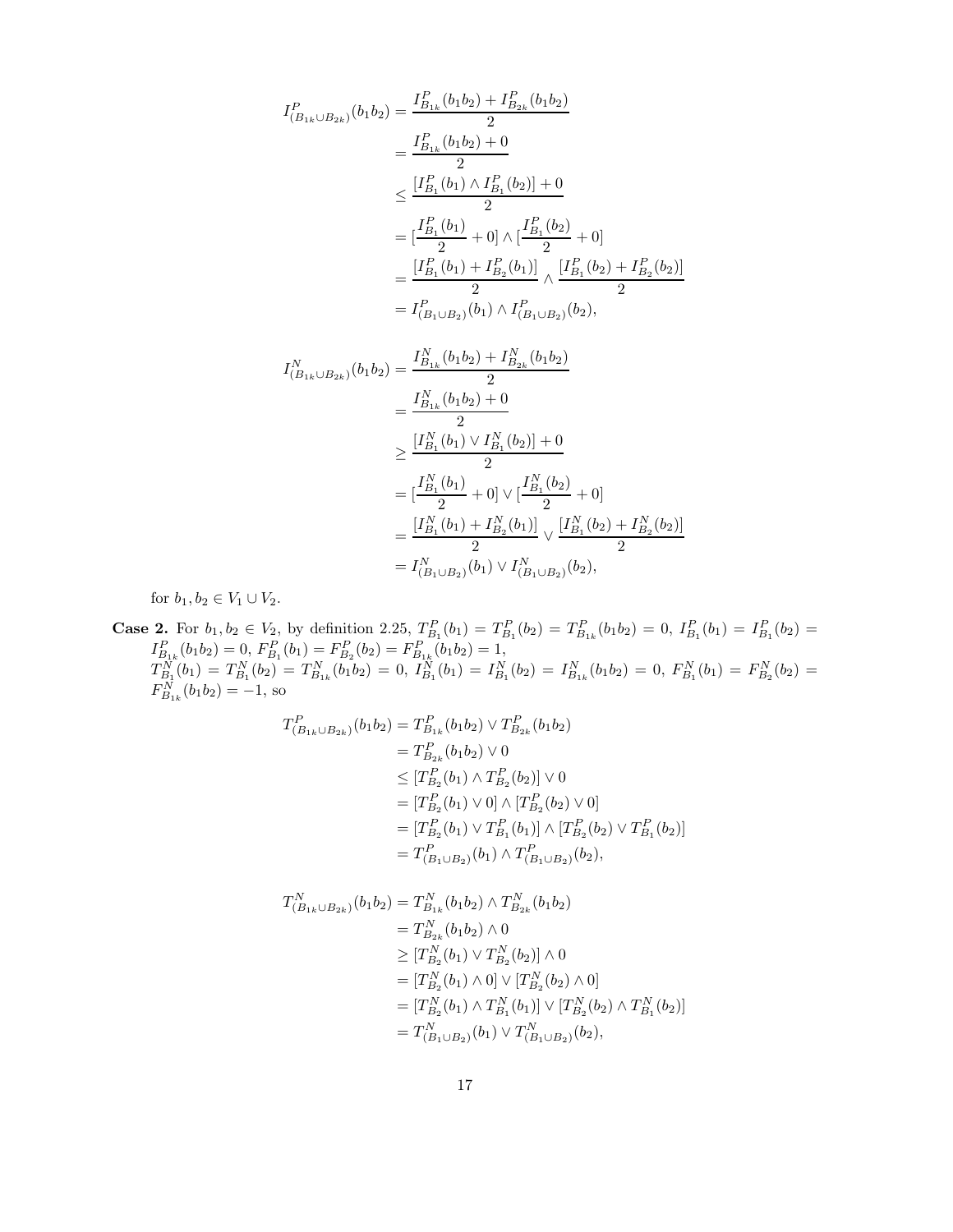$$
F_{(B_{1k} \cup B_{2k})}^{P}(b_{1}b_{2}) = F_{B_{1k}}^{P}(b_{1}b_{2}) \wedge F_{B_{2k}}^{P}(b_{1}b_{2})
$$
  
\n
$$
= F_{B_{2k}}^{P}(b_{1}b_{2}) \wedge (1)
$$
  
\n
$$
\leq [F_{B_{2}}^{P}(b_{1}) \vee F_{B_{2}}^{P}(b_{2})] \wedge (1)
$$
  
\n
$$
= [F_{B_{2}}^{P}(b_{1}) \wedge (1)] \vee [F_{B_{2}}^{P}(b_{2}) \wedge (1)]
$$
  
\n
$$
= [F_{B_{2}}^{P}(b_{1}) \wedge F_{B_{1}}^{P}(b_{1})] \vee [F_{B_{2}}^{P}(b_{2}) \wedge F_{B_{1}}^{P}(b_{2})]
$$
  
\n
$$
= F_{(B_{1} \cup B_{2})}^{P}(b_{1}) \vee F_{(B_{1} \cup B_{2})}^{P}(b_{2}),
$$

$$
F_{(B_{1k} \cup B_{2k})}^{N}(b_{1}b_{2}) = F_{B_{1k}}^{N}(b_{1}b_{2}) \vee F_{B_{2k}}^{N}(b_{1}b_{2})
$$
  
\n
$$
= F_{B_{2k}}^{N}(b_{1}b_{2}) \vee (-1)
$$
  
\n
$$
\geq [F_{B_{2}}^{N}(b_{1}) \wedge F_{B_{2}}^{N}(b_{2})] \vee (-1)
$$
  
\n
$$
= [F_{B_{2}}^{N}(b_{1}) \vee (-1)] \wedge [F_{B_{2}}^{N}(b_{2}) \vee (-1)]
$$
  
\n
$$
= [F_{B_{2}}^{N}(b_{1}) \vee F_{B_{1}}^{N}(b_{1})] \wedge [F_{B_{2}}^{N}(b_{2}) \vee F_{B_{1}}^{N}(b_{2})]
$$
  
\n
$$
= F_{(B_{1} \cup B_{2})}^{N}(b_{1}) \wedge F_{(B_{1} \cup B_{2})}^{N}(b_{2}),
$$

$$
I_{(B_{1k} \cup B_{2k})}^{P}(b_1 b_2) = \frac{I_{B_{1k}}^{P}(b_1 b_2) + I_{B_{2k}}^{P}(b_1 b_2)}{2}
$$
  
\n
$$
= \frac{I_{B_{2k}}^{P}(b_1 b_2) + 0}{2}
$$
  
\n
$$
\leq \frac{[I_{B_2}^{P}(b_1) \wedge I_{B_2}^{P}(b_2)] + 0}{2}
$$
  
\n
$$
= \frac{[I_{B_2}^{P}(b_1) + I_{B_1}^{P}(b_1)]}{2} \wedge \frac{[I_{B_2}^{P}(b_2) + I_{B_1}^{P}(b_2)]}{2}
$$
  
\n
$$
= I_{(B_1 \cup B_2)}^{P}(b_1) \wedge I_{(B_1 \cup B_2)}^{P}(b_2),
$$
  
\n
$$
I_{(B_{1k} \cup B_{2k})}^{N}(b_1 b_2) = \frac{I_{B_{1k}}^{N}(b_1 b_2) + I_{B_{2k}}^{N}(b_1 b_2)}{2}
$$
  
\n
$$
= \frac{I_{B_{2k}}^{N}(b_1 b_2) + I_{B_{2k}}^{N}(b_1 b_2)}{2}
$$
  
\n
$$
= \frac{I_{B_{2k}}^{N}(b_1 b_2) + 0}{2}
$$

$$
\geq \frac{[I_{B_2}^N(b_1) \vee I_{B_2}^N(b_2)] + 0}{2}
$$
\n
$$
= [\frac{I_{B_2}^N(b_1)}{2} + 0] \vee [\frac{I_{B_2}^N(b_2)}{2} + 0]
$$
\n
$$
= \frac{[I_{B_2}^N(b_1) + I_{B_1}^N(b_1)]}{2} \vee \frac{[I_{B_2}^N(b_2) + I_{B_1}^N(b_2)]}{2}
$$
\n
$$
= I_{(B_1 \cup B_2)}^N(b_1) \vee I_{(B_1 \cup B_2)}^N(b_2),
$$

for  $b_1, b_2 \in V_1 \cup V_2$ .

Both cases hold  $\forall$   $k \in \{1, 2, \ldots, m\}.$  This completes the proof.

 $\Box$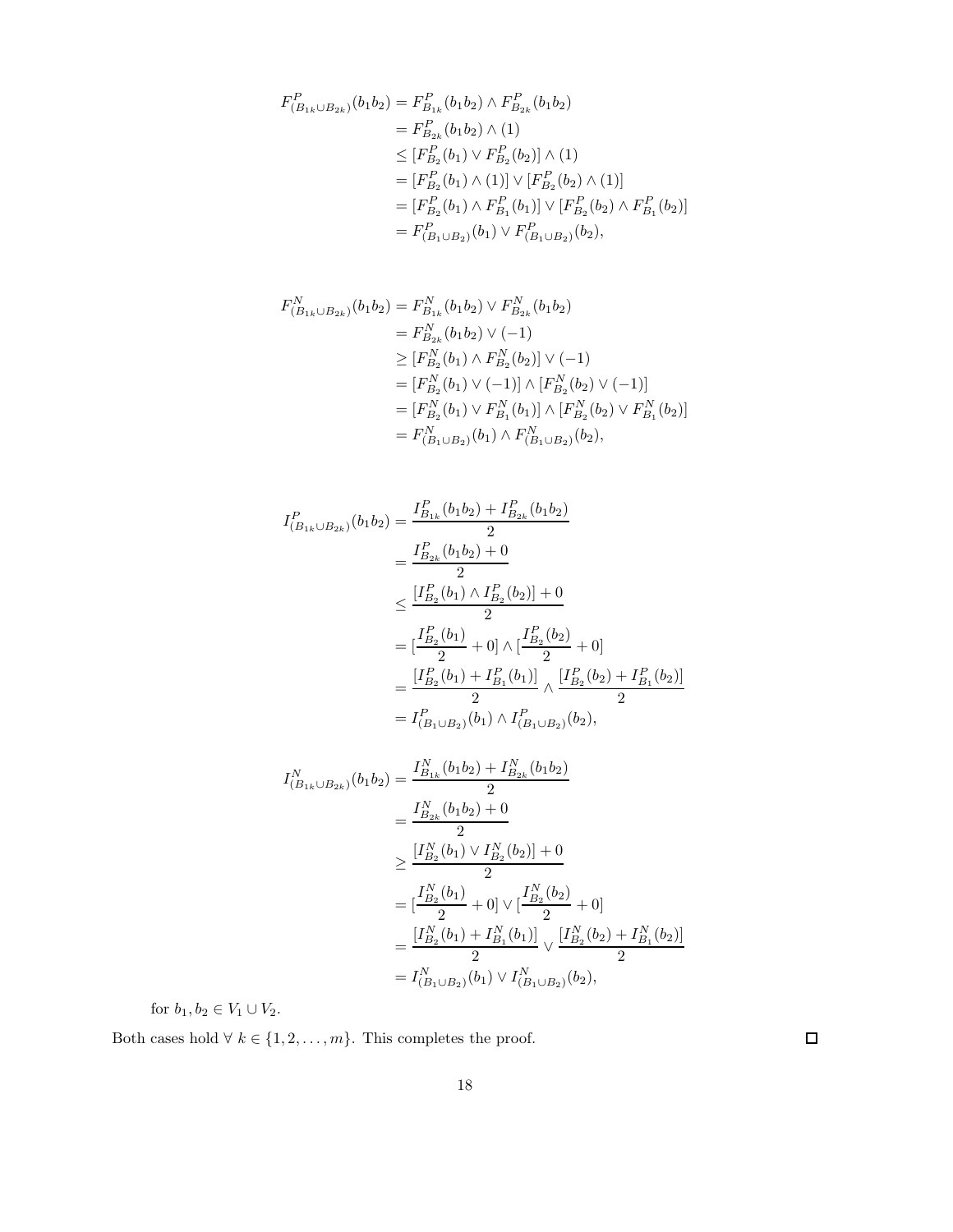**Theorem 2.28.** Let  $\check{G}_s = (V_1 \cup V_2, V_{11} \cup V_{21}, V_{12} \cup V_{22}, \ldots, V_{1m} \cup V_{2m})$  be union of GSRs  $\check{G}_{s1}$  =  $(V_1, V_{11}, V_{12}, \ldots, V_{1m})$  and  $\tilde{G}_{s2} = (V_2, V_{21}, V_{22}, \ldots, V_{2m})$ . Then every BSVNGS  $\check{G}_{bn} = (B, B_1, B_2, \ldots, B_m)$ *of*  $\check{G}_s$  *is union of two BSVNGSs*  $\check{G}_{b1}$  *and*  $\check{G}_{b2}$  *of GSRs*  $\check{G}_{s1}$  *and*  $\check{G}_{s2}$ *, respectively.* 

*Proof.* Firstly, we define  $B_1, B_2, B_{1k}$  and  $B_{2k}$  for  $k \in \{1, 2, \ldots, m\}$  as:  $T_{B_1}^P(b) = T_B^P(b), I_{B_1}^P(b) = I_B^P(b), F_{B_1}^P(b) = F_B^P(b),$  $T_{B_1}^{\vec{N}}(b) = T_B^{\vec{N}}(b), T_{B_1}^{\vec{N}}(b) = I_B^{\vec{N}}(b), F_{B_1}^{\vec{N}}(b) = F_B^{\vec{N}}(b),$  if  $b \in V_1$ .

 $T_{B_2}^P(b) = T_B^P(b), I_{B_2}^P(b) = I_B^P(b), F_{B_2}^P(b) = F_B^P(b),$  $T_{B_2}^{\vec{N}}(b)=T_{B}^{\vec{N}}(b), T_{B_2}^{\vec{N}}(b)=I_{B}^{\vec{N}}(b), F_{B_2}^{\vec{N}}(b)=F_{B}^{\vec{N}}(b), \text{ if } b\in V_2.$ 

 $T_{B_{1k}}^P(b_1b_2) = T_{B_k}^P(b_1b_2), I_{B_{1k}}^P(b_1b_2) = I_{B_k}^P(b_1b_2), F_{B_{1k}}^P(b_1b_2) = F_{B_k}^P(b_1b_2), T_{B_{1k}}^N(b_1b_2) = T_{B_k}^N(b_1b_2), I_{B_{1k}}^N(b_1b_2) = T_{B_{1k}}^P(b_1b_2),$  $I_{B_k}^{N^*}(b_1b_2), F_{B_{1k}}^{N}(b_1b_2) = F_{B_k}^{N^*}(b_1b_2), \text{ if } b_1b_2 \in V_{1k}.$  $T^{\tilde{P}}_{B_{2k}}(b_1b_2)=\overset{\cdot P}{T}{}^P_{B_k}(b_1b_2), I^{\tilde{P}^*}_{B_{2k}}(b_1b_2)=I^P_{B_k}(b_1b_2), F^P_{B_{2k}}(b_1b_2)=F^P_{B_k}(b_1b_2), T^N_{B_{2k}}(b_1b_2)=T^N_{B_k}(b_1b_2), I^N_{B_{2k}}(b_1b_2)=T^N_{B_k}(b_1b_2)$  $I_{B_k}^{N^*}(b_1b_2), F_{B_{2k}}^{N}(b_1b_2) = F_{B_k}^{N^*}(b_1b_2), \text{ if } b_1b_2 \in V_{2k}.$ 

Then  $B = B_1 \cup B_2$  and  $B_k = B_{1k} \cup B_{2k}$ ,  $k \in \{1, 2, ..., m\}$ . Now for  $b_1b_2 \in V_{tk}$ ,  $t = 1, 2, k \in \{1, 2, ..., m\}$ :  $T_{B_{tk}}^P(b_1b_2) = T_{B_{k}}^P(b_1b_2) \leq T_B^P(b_1) \wedge T_B^P(b_2) = T_{B_{t}}^P(b_1) \wedge T_{B_{t}}^P(b_2), T_{B_{tk}}^P(b_1b_2) = I_{B_{k}}^P(b_1b_2) \leq I_B^P(b_1) \wedge$  $I_B^P(b_2) = I_{B_t}^P(b_1) \wedge I_{B_t}^P(b_2),\ F_{B_{tk}}^P(b_1b_2) = F_{B_k}^P(b_1b_2) \leq F_B^P(b_1) \vee F_B^P(b_2) = F_{B_t}^P(b_1) \vee F_{B_t}^P(b_2),$ 

 $T_{B_{tk}}^N(b_1b_2) = T_{B_k}^N(b_1b_2) \geq T_B^N(b_1) \vee T_B^N(b_2) = T_{B_t}^N(b_1) \vee T_{B_t}^N(b_2), T_{B_{tk}}^N(b_1b_2) = I_{B_k}^N(b_1b_2) \geq I_B^N(b_1) \vee$  $I_B^N(b_2) = I_{B_t}^N(b_1) \vee I_{B_t}^N(b_2),\ F_{B_{tk}}^N(b_1b_2) = F_{B_k}^N(b_1b_2) \geq F_B^N(b_1) \wedge F_B^N(b_2) = F_{B_t}^N(b_1) \wedge \tilde{F}_{B_t}^N(b_2),\ \text{i.e.,}$  $\check{G}_{bl} = (B_l, B_{l1}, B_{l2}, \ldots, B_{lm})$  is a BSVNGS of  $\check{G}_t$ ,  $t = 1, 2$ . Thus  $\check{G}_{bn} = (B, B_1, B_2, \ldots, B_m)$ , a BSVNGS of  $\check{G}_s = \check{G}_{s1} \cup \check{G}_{s2}$ , is the union of two BSVNGSs  $\check{G}_{b1}$  and  $\check{G}_{b2}$ . □

**Definition 2.29.** Let  $\check{G}_{b1} = (B_1, B_{11}, B_{12}, \ldots, B_{1m})$  and  $\check{G}_{b2} = (B_2, B_{21}, B_{22}, \ldots, B_{2m})$  be BSVNGSs and let  $V_1 \cap V_2 = \emptyset$ . *Join* of  $\check{G}_{b1}$  and  $\check{G}_{b2}$ , denoted by

$$
\check{G}_{b1} + \check{G}_{b2} = (B_1 + B_2, B_{11} + B_{21}, B_{12} + B_{22}, \dots, B_{1m} + B_{2m}),
$$

is defined as:

(i) 
$$
\begin{cases}\nT_{(B_1+B_2)}^P(b) = T_{(B_1\cup B_2)}^P(b) \\
I_{(B_1+B_2)}^P(b) = I_{(B_1\cup B_2)}^P(b) \\
F_{(B_1+B_2)}^P(b) = F_{(B_1\cup B_2)}^P(b)\n\end{cases}
$$
\n(ii) 
$$
\begin{cases}\nT_{(B_1+B_2)}^N(b) = T_{(B_1\cup B_2)}^N(b) \\
I_{(B_1+B_2)}^N(b) = I_{(B_1\cup B_2)}^N(b) \\
F_{(B_1+B_2)}^N(b) = F_{(B_1\cup B_2)}^N(b)\n\end{cases}
$$
\nfor all  $b \in V_1 \cup V_2$ ,\n(iii) 
$$
\begin{cases}\nT_{(B_{1k}+B_{2k})}^P(bd) = T_{(B_{1k}\cup B_{2k})}^P(bd) \\
I_{(B_{1k}+B_{2k})}^P(bd) = I_{(B_{1k}\cup B_{2k})}^P(bd) \\
F_{(B_{1k}+B_{2k})}^P(bd) = F_{(B_{1k}\cup B_{2k})}^P(bd)\n\end{cases}
$$
\n
$$
\begin{cases}\nT_{(B_1,B_2)}^P(bd) = T_{(B_{1k}\cup B_{2k})}^P(bd) \\
I_{(B_{1k}+B_{2k})}^P(bd) = T_{(B_{1k}\cup B_{2k})}^P(bd)\n\end{cases}
$$

(iv) 
$$
\begin{cases} T_{(B_{1k}+B_{2k})}^{N}(bd) = T_{(B_{1k}\cup B_{2k})}^{N}(bd) \\ I_{(B_{1k}+B_{2k})}^{N}(bd) = I_{(B_{1k}\cup B_{2k})}^{N}(bd) \\ F_{(B_{1k}+B_{2k})}^{N}(bd) = F_{(B_{1k}\cup B_{2k})}^{N}(bd) \\ \text{for all } (bd) \in V_{1k} \cup V_{2k}, \end{cases}
$$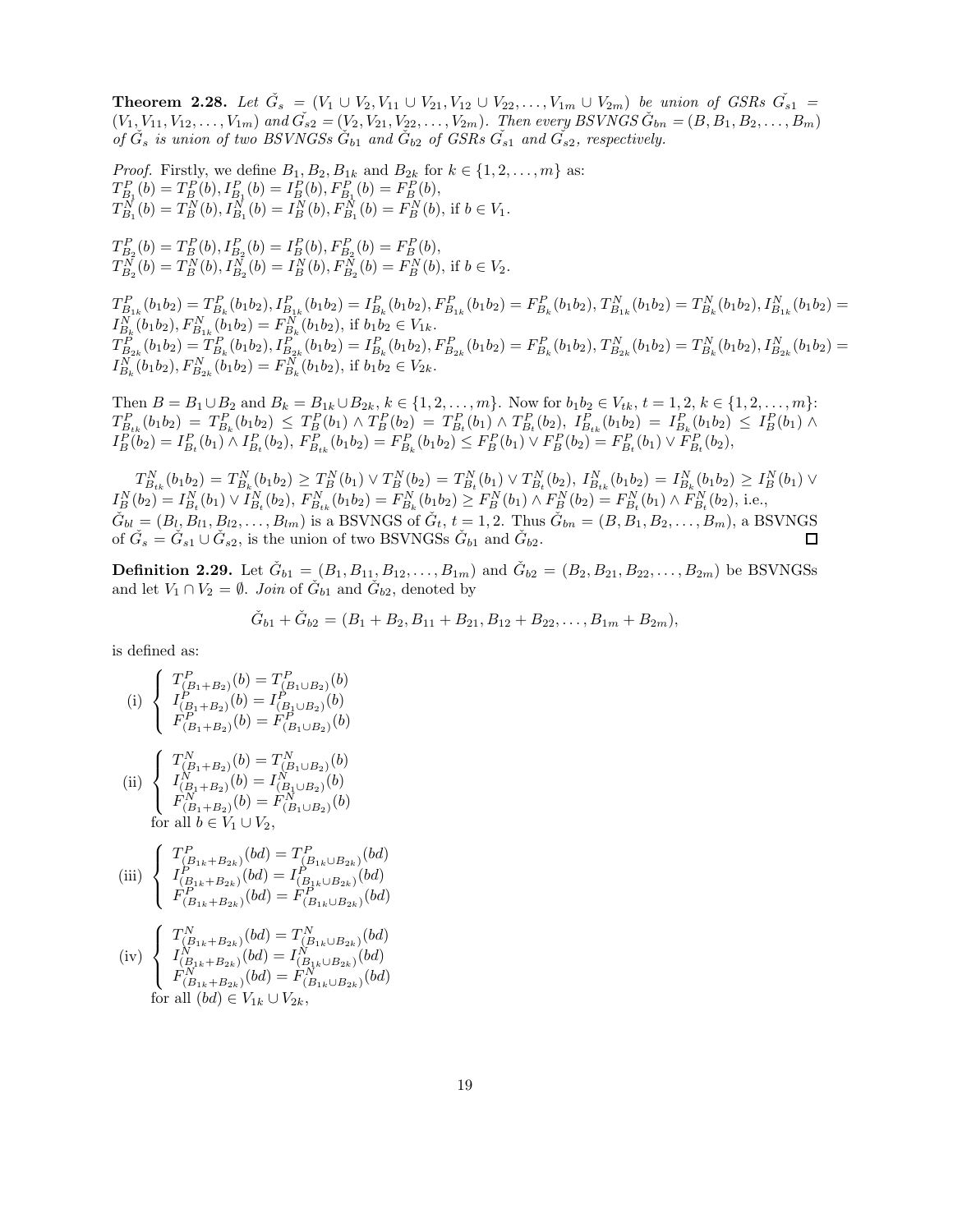$$
\begin{array}{c}\n\text{(v)} \begin{cases}\nT_{(B_{1k}+B_{2k})}^{P}(bd) = (T_{B_{1k}}^{P} + T_{B_{2k}}^{P})(bd) = T_{B_{1}}^{P}(b) \wedge T_{B_{2}}^{P}(d) \\
I_{(B_{1k}+B_{2k})}^{P}(bd) = (I_{B_{1k}}^{P} + I_{B_{2k}}^{P})(bd) = I_{B_{1}}^{P}(b) \wedge I_{B_{2}}^{P}(d) \\
F_{(B_{1k}+B_{2k})}^{P}(bd) = (F_{B_{1k}}^{P} + F_{B_{2k}}^{P})(bd) = F_{B_{1}}^{P}(b) \vee F_{B_{2}}^{P}(d) \\
\text{(vi)} \begin{cases}\nT_{(B_{1k}+B_{2k})}^{N}(bd) = (T_{B_{1k}}^{N} + T_{B_{2k}}^{N})(bd) = T_{B_{1}}^{N}(b) \vee T_{B_{2}}^{N}(d) \\
I_{(B_{1k}+B_{2k})}^{N}(bd) = (I_{B_{1k}}^{N} + I_{B_{2k}}^{N})(bd) = I_{B_{1}}^{N}(b) \vee I_{B_{2}}^{N}(d) \\
F_{(B_{1k}+B_{2k})}^{N}(bd) = (F_{B_{1k}}^{N} + F_{B_{2k}}^{N})(bd) = F_{B_{1}}^{N}(b) \wedge F_{B_{2}}^{N}(d)\n\end{cases}\n\end{array}
$$

for all  $b \in V_1$ ,  $d \in V_2$ .

**Example 2.30.** Join of two BSVNGSs  $\check{G}_{b1}$  and  $\check{G}_{b2}$  shown in Fig. 2.7 is defined as  $\check{G}_{b1} + \check{G}_{b2} = \{B_1 + B_2, B_{11} + B_{21}, B_{12} + B_{22}\}\$ and is depicted in Fig. 2.11.



Figure 2.11:  $\check{G}_{b1} + \check{G}_{b2}$ 

**Theorem 2.31.** *Join*  $\check{G}_{b1} + \check{G}_{b2} = (B_1 + B_2, B_{11} + B_{21}, B_{12} + B_{22}, \ldots, B_{1m} + B_{2m})$  *of two BSVNGSs of the GSRs*  $\check{G}_1$  *and*  $\check{G}_2$  *is BSVNGS of*  $\check{G}_1 + \check{G}_2$ *.* 

## 3 Conclusions

Bipolar fuzzy graph theory has numerous applications in various fields of science and technology including, artificial intelligence, operations research and decision making. A bipolar neutrosophic graph constitutes a generalization of the notion bipolar fuzzy graph. In this research paper, We have introduced the idea of bipolar single-valued neutrosophic graph structure and discussed many relevant notions. We also discussed a worthwhile application of bipolar single-valued neutrosophic graph structure in decisionmaking. In future, we aim to generalize our notions to (1) BSVN hypergraph structures, (2) BSVN vague hypergraph structures, (3) BSVN interval-valued hypergraph structures, and(4) BSVN rough hypergraph structures.

#### References

[1] Akram, M. (2011). *Bipolar fuzzy graphs*, Information Sciences, 181(24), 5548 − 5564.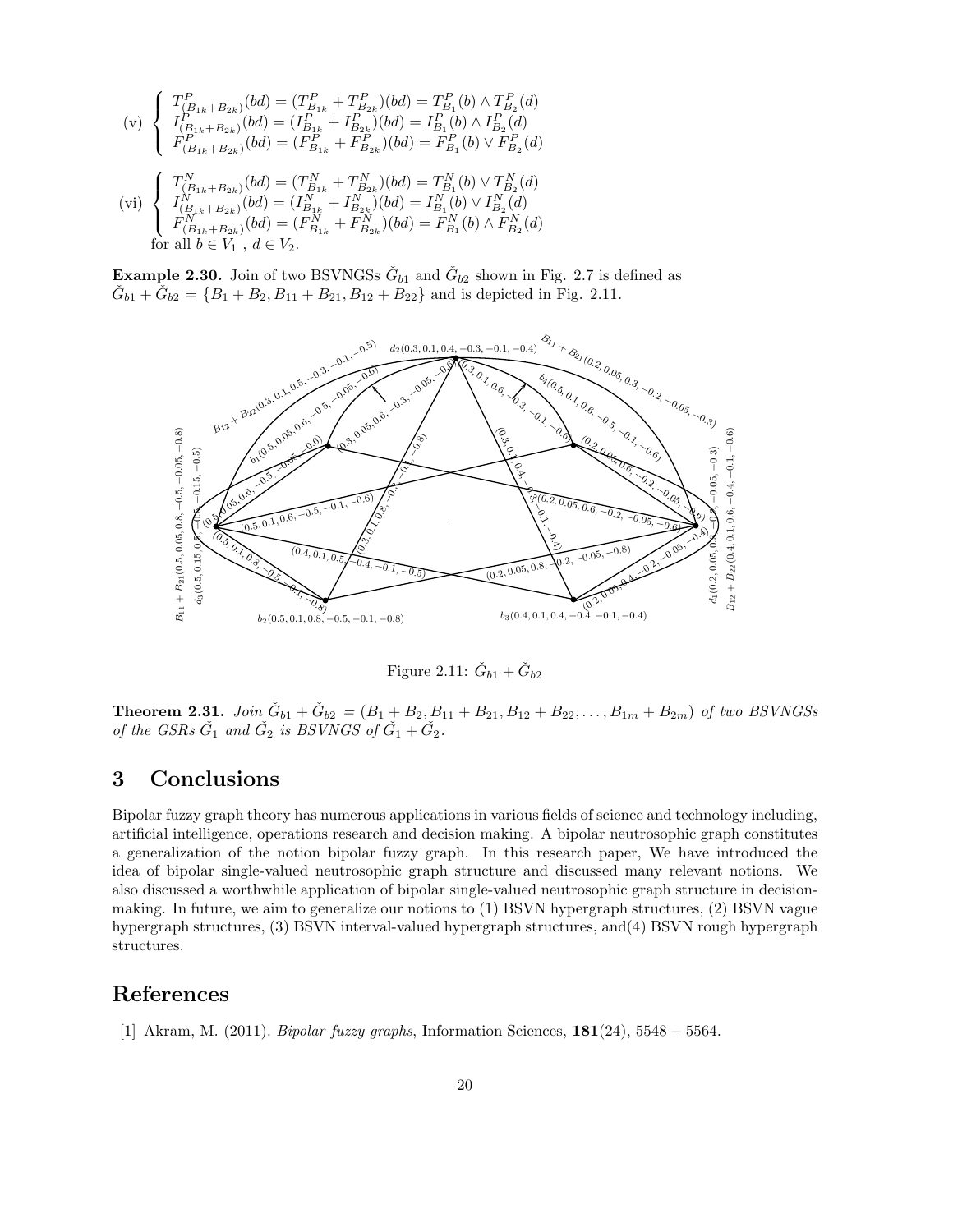- [2] Akram, M . (2016). *Single-valued neutrosophic planar graphs*, International Journal of Algebra and Statistics, 5(2), 157-167.
- [3] Akram, M., and Akmal, R. (2016). *Application of bipolar fuzzy sets in graph structures*, Applied Computational Intelligence and Soft Computing, 13 pages.
- [4] Akram, M., and Shahzadi, S. (2017). *Neutrosophic soft graphs with application*, Journal of Intelligent & Fuzzy Systems, 32, 841-858.
- [5] Akram, M., and Shahzadi, S. (2016). *Representation of graphs using intuitionistic neutrosophic soft sets*, Journal of Mathematical Analysis, 7(6), 31-53.
- [6] Atanassov, K. (1986). *Intuitionistic fuzzy sets*, Fuzzy Sets and Systems 20(1) , 87 − 96.
- [7] Bhattacharya, P. (1987). *Some remarks on fuzzy graphs*, Pattern Recognition Letters, 6(5), 297−302.
- [8] Broumi, S., Smarandache, F., Talea, M., and Bakali, A. (2016). *An introduction to bipolar single valued neutrosophic graph theory*, Applied Mechanics and Materials, 841, 184 − 191.
- [9] Deli, I., Ali, M., and Smarandache, F. (2015). *Bipolar neutrosophic sets and their application based on multi-criteria decision making problems*, arXiv preprint arXiv: 1504.02773.
- [10] Dhavaseelan, R., Vikramaprasad, R., and Krishnaraj, V. (2015). *Certain types of neutrosophic graphs*, Int Jr. of Mathematical Sciences and Applications, 5(2), 333 − 339.
- [11] Dinesh, T. (2011). *A study on graph structures, incidence algebras and their fuzzy analogues*[Ph.D.thesis], Kannur University, Kannur, India.
- [12] Dinesh, T., and Ramakrishnan, T.V. (2011). *On generalised fuzzy graph structures*, Applied Mathematical Sciences,  $5(4)$ ,  $173 - 180$ .
- [13] Kauffman, A. (1973). *Introduction a la Theorie des Sous-emsembles Flous*, *Masson et Cie* Vol.1.
- [14] J.N. Mordeson and P. Chang-Shyh, *Operations on fuzzy graphs*, Information Sciences, 79, (1994)  $159 - 170.$
- [15] Peng, J.J., Wang, J.Q., Zhang, H.Y., and Chen, X.H. (2014). *An outranking approach for multicriteria decision-making problems with simplified neutrosophic sets*, Applied Soft Computing, 25, 336 − 346.
- [16] Rosenfeld, A. (1975). *Fuzzy graphs*, *Fuzzy Sets and their Applications( L.A.Zadeh, K.S.Fu, M.Shimura, Eds.), Academic Press, New York* 77 − 95.
- [17] Sampathkumar, E. (2006). *Generalized graph structures*, Bulletin of Kerala Mathematics Association,  $3(2), 65 - 123.$
- [18] Shah, N., and Hussain, A. (2016). *Neutrosophic soft graphs*, Neutrosophic Set and Systems, 11,  $31 - 44.$
- [19] Smarandache, F. (1998). *Neutrosophy Neutrosophic Probability, Set, and Logic*, Amer Res Press, Rehoboth, USA.
- [20] Sunitha, M.S., and Vijayakumar, A. (2002). *Complement of a fuzzy graph*, Indian Journal of Pure and Applied Mathematics,  $33(9)$ ,  $1451 - 1464$ .
- [21] Wang, H., Smarandache, F., Zhang, Y.Q, and Sunderraman, R. (2010). *Single valued neutrosophic sets*, Multispace and Multistructure, 4, 410 − 413.